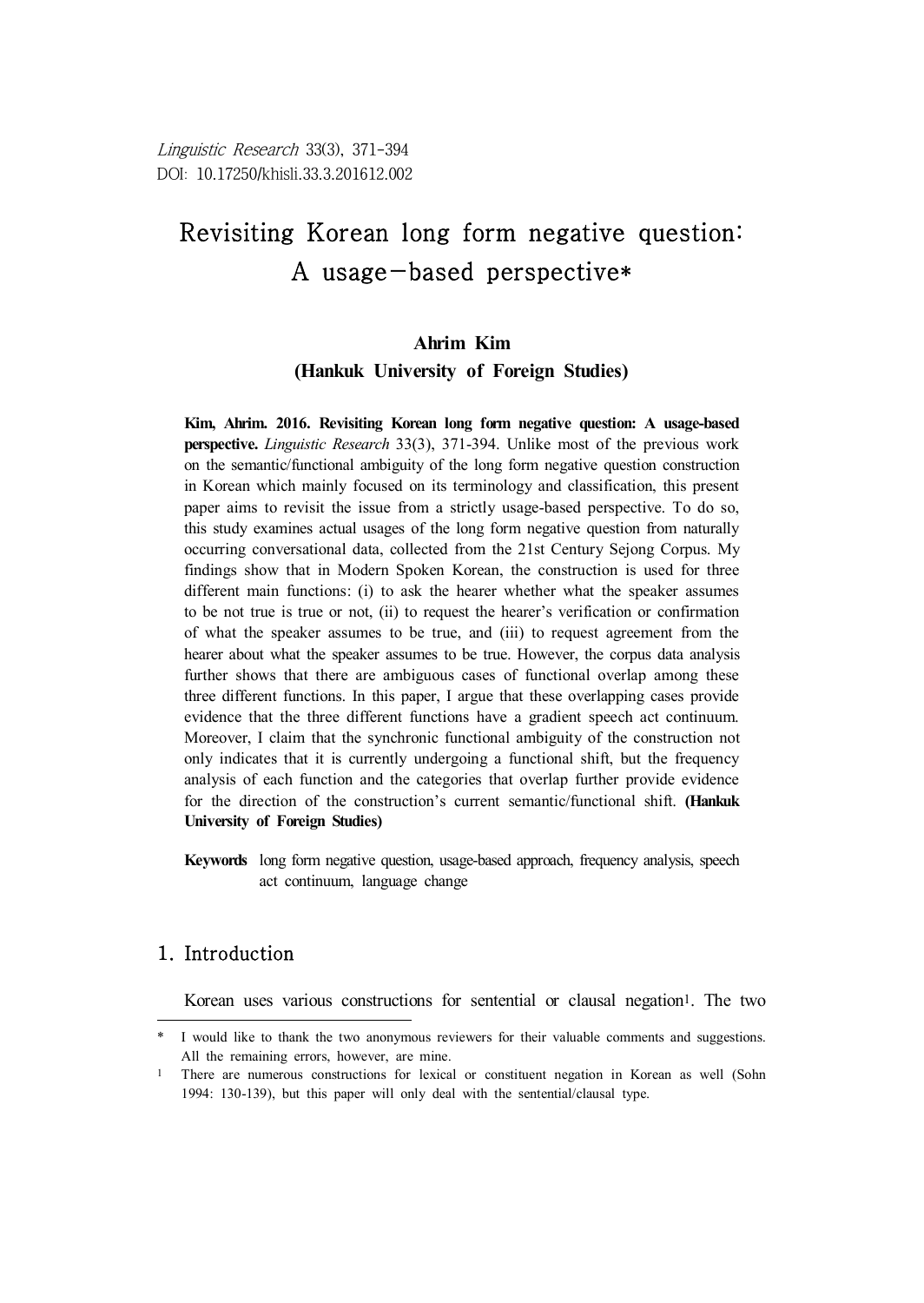main types are: 'short form negation,' using *an* and 'long form negation' using *-ci anh-* (Sohn 1978; Nam and Ko 1985; Im 1987; Kim 1990). An invented set of examples shows short form negation in (1a) and long form negation in (1b)2.

|  | $(1)$ a. Kwupo-nun hakkyo-ey an ka-ss-ta. |                                          |
|--|-------------------------------------------|------------------------------------------|
|  |                                           | Kwupo-TOP school-LOC NEG go-ANT-DECL     |
|  | 'Kwupo didn't go to school.'              |                                          |
|  | b. Kwupo-nun hakkyo-ey ka-ci anh-ass-ta.  |                                          |
|  |                                           | Kwupo-TOP school-LOC go-CON NEG-ANT-DECL |
|  | 'Kwupo didn't go to school.'              |                                          |

The obvious difference between these two forms of negation is syntactic. In the short form, the negative morpheme *an* precedes the predicate; hence it is sometimes called 'pre-verbal negation'. In the long form, the negative construction *-ci anh*follows the predicate; hence it is sometimes called 'post-verbal negation' (J.-B. Kim 2000, cited in Park 2010).

Whether there are also semantic or functional differences between the short form and long form negation is a question that has been much discussed by Korean linguists (Oh 1971; Lee 1972; Im 1973; Song 1973, 1975; Cho 1975; Yang 1976; Lee 1979; Kim 1980; Suh 1984; Koo 1992; Lee 1993; Sohn 1994; Suh 1996; Lee

| 2 |                          |                                                                      |                | All of the Korean examples in this paper are transcribed using the Yale Romanization system. |  |
|---|--------------------------|----------------------------------------------------------------------|----------------|----------------------------------------------------------------------------------------------|--|
|   |                          | Abbreviations used for morpheme-by-morpheme glossing are as follows: |                |                                                                                              |  |
|   | ACC                      | Accusative                                                           | <b>GEN</b>     | Genitive                                                                                     |  |
|   | ADD                      | Additive                                                             | <b>HON</b>     | Honorific                                                                                    |  |
|   | ANT                      | Anterior                                                             | <b>IMPF</b>    | Imperfective                                                                                 |  |
|   | $\text{ATTR}(\text{RL})$ | Attributive (Realis)                                                 | <b>INDC</b>    | Indicative                                                                                   |  |
|   | CAUSL                    | Causal                                                               | <b>INSTR</b>   | Instrumental                                                                                 |  |
|   | <b>CIRCUM</b>            | Circumstantial                                                       | <b>INTER</b>   | Interrogative                                                                                |  |
|   | COMP                     | Complementizer                                                       | LOC            | Locative                                                                                     |  |
|   | COMT                     | Comittal                                                             | <b>NEG</b>     | Negative                                                                                     |  |
|   | <b>CON</b>               | Connective                                                           | NEG(IMPOT)     | Negative (Impotent)                                                                          |  |
|   | <b>COND</b>              | Conditional                                                          | <b>NOM</b>     | Nominative                                                                                   |  |
|   | <b>CONTRA</b>            | Contrastive                                                          | PLU            | Plural                                                                                       |  |
|   | <b>COP</b>               | Copular                                                              | PRECED         | Precedence                                                                                   |  |
|   | DECL                     | Declarative                                                          | <b>PRESUM</b>  | Presumptive                                                                                  |  |
|   | <b>DET</b>               | Determinative                                                        | <b>PURP</b>    | Purposive                                                                                    |  |
|   | DΜ                       | Discourse Marker                                                     | <b>OUOT</b>    | Quotative                                                                                    |  |
|   | <b>DUB</b>               | Dubitative                                                           | <b>TOP</b>     | Topic                                                                                        |  |
|   | <b>END</b>               | Ending                                                               | UFP            | Utterance-Final Particle                                                                     |  |
|   | FH.EV                    | Firsthand Evidential                                                 | <b>UNASSIM</b> | Unassimilative                                                                               |  |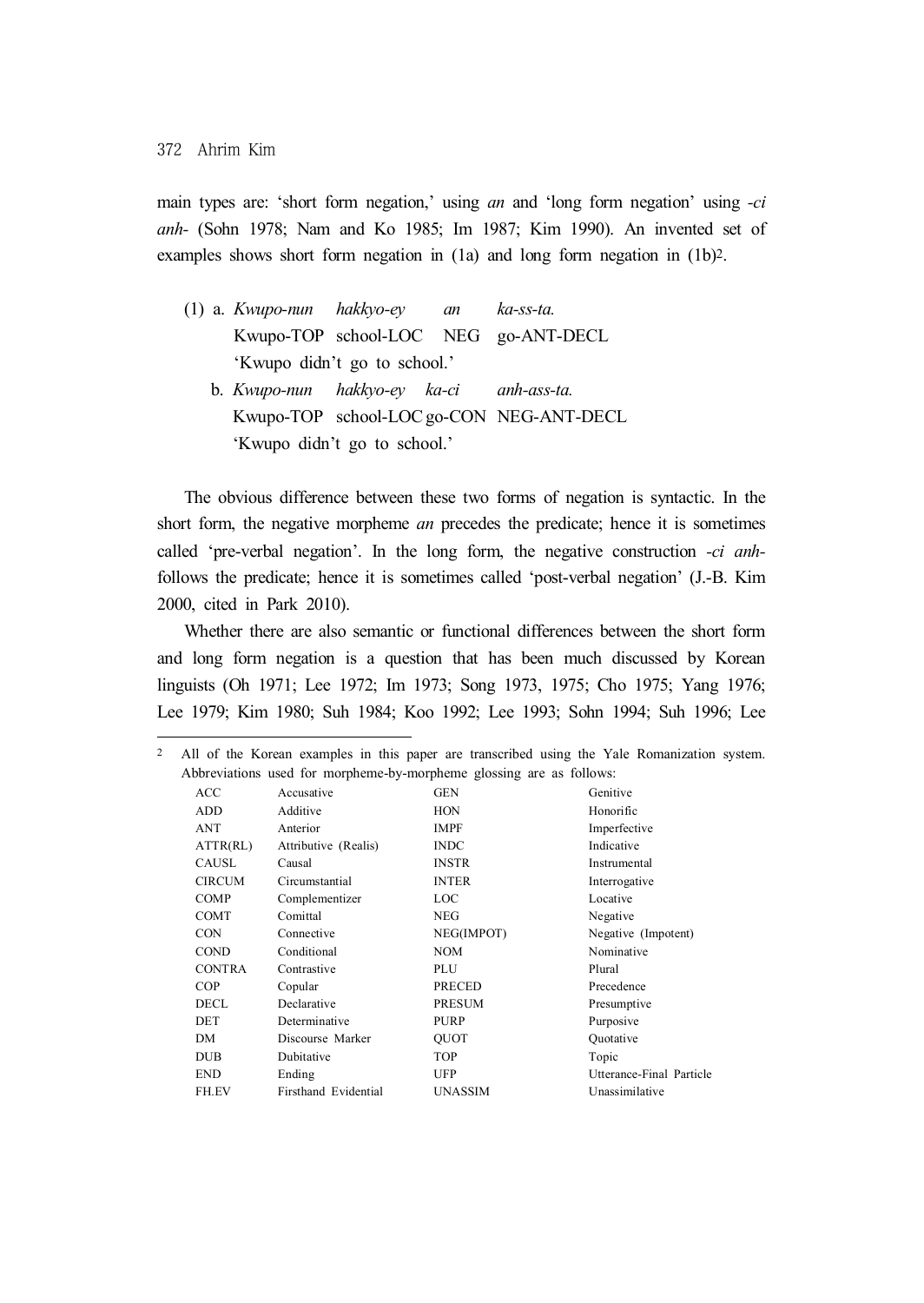1999; Lee 2008; Kim 2015). Another widely discussed topic concerns the use of long form negation in interrogative contexts, where it can carry more than one interpretation. The construction's semantic or functional ambiguity in interrogative contexts has been discussed by many Korean linguists, such as Kim (1981), Chang (1984), Chang (1986, 2001), Koo (1992), J.-H. Kim (2000), and Choe (2015), and is the focus of this paper. The basic assumption of most of the previous work on this topic is that if a construction has more than one function or meaning, then it should be considered two or more separate constructions. Much of the discussion has centered on questions of terminology and classification. In contrast, the present study will revisit the issue of the ambiguity of the long form negative question from a strictly usage-based approach. To do so it will examine naturally occurring conversational data collected from the 21st Century Sejong Corpus. By examining the actual usage of the long form negative question construction, this study intends to answer three main questions: First, what types of functions/meanings does the long form negative question have in actual use by the speakers? Second, if the construction can have more than one interpretation, how often is it used with each interpretation? And third, what can its functional ambiguity and its overall functional distribution tell us?

The remainder of this paper is organized as follows. Section 2 will briefly discuss previous work on the ambiguity of the long form negative question, and will introduce the theoretical background of this study's usage-based approach. Section 3 will provide detailed information on the data for the study. Section 4 will describe the coding used in the analysis of the corpus data. Section 5 will present the findings of the corpus analysis. Section 6 will discuss a number of important theoretical implications of the analysis, and section 7 will conclude the paper.

#### 2. Literature review

The long form negative construction in Korean has attracted a great deal of attention from linguists because its interpretation in interrogative contexts can be ambiguous. Example (2) illustrates different possible interpretations of a long form negative question, as indicated by the English translations. Most previous work suggests that the construction has two possible interpretations (e.g.,  $(2a)$  and  $(2c)$ ),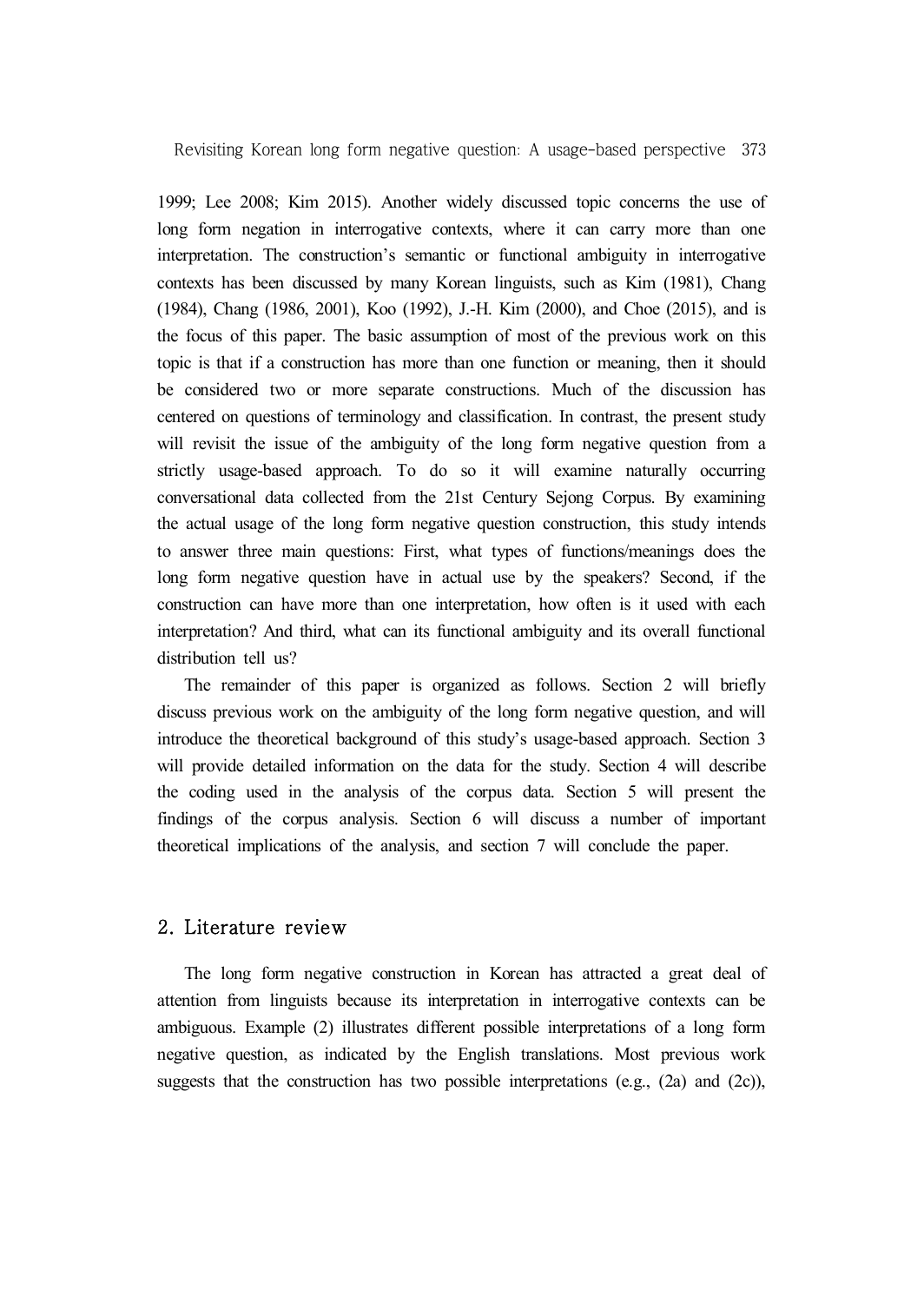but a few scholars consider three interpretations to be possible (e.g., (2a-c))

(2) *Kwupo-ka hakkyo-ey ka-ci anh-ni?* Kwupo-NOM school-LOC go-CON NEG-INTER

- a. 'Kwupo doesn't go to school? '
- b. 'Doesn't Kwupo go to school?'
- c. 'Kwupo goes to school, doesn't he?'

Unlike English, which has different syntactic constructions for an echo question (which simply adds a rising intonation contour to the declarative sentence) and an interrogative (which is formed by subject-auxiliary inversion), Korean employs only one syntactic order to form a question. Thus, what has been considered as a single interpretation by most Korean linguists can in fact have two possible interpretations, as in  $(2a)$  and  $(2b)$ . For example, in  $(2)$ , the speaker may assume that Kwupo doesn't go to school and asks the hearer whether this assumption is true or not, as in (2a), or the speaker may assume that Kwupo does go to school, but is not entirely sure, and therefore asks the hearer for verification or confirmation, as in (2b). In the third interpretation, the speaker also assume that Kwupo does go to school, but this time requests the hearer to agree with him or her, as in (2c).

The main issue of the long form negative question's ambiguity has been whether the construction's speech act is truly interrogative or not, regardless of the polarity of the speaker's assumption (i.e., either negative, 'Kwupo doesn't go to school', or positive, 'Kwupo does go to school'). In other words, what seems to matter in previous attempts to distinguish between the different interpretations of the long form negative question is whether the speaker of the question is truly asking for information. According to most Korean linguists' arguments, the long form negative question in (2) with the interpretation in (2a) and (2b) is truly interrogative, because the speaker is requesting the hearer to provide some information that the speaker does not have at the time of speech: an explanation, verification or confirmation of the speaker's assumption. On the other hand, in the second interpretation of the long form negative question, as the translation in (2c) suggests, the speaker is not asking the question because he or she lacks certain information. Instead, the speaker believes that his or her assumption is true, and expects a positive answer or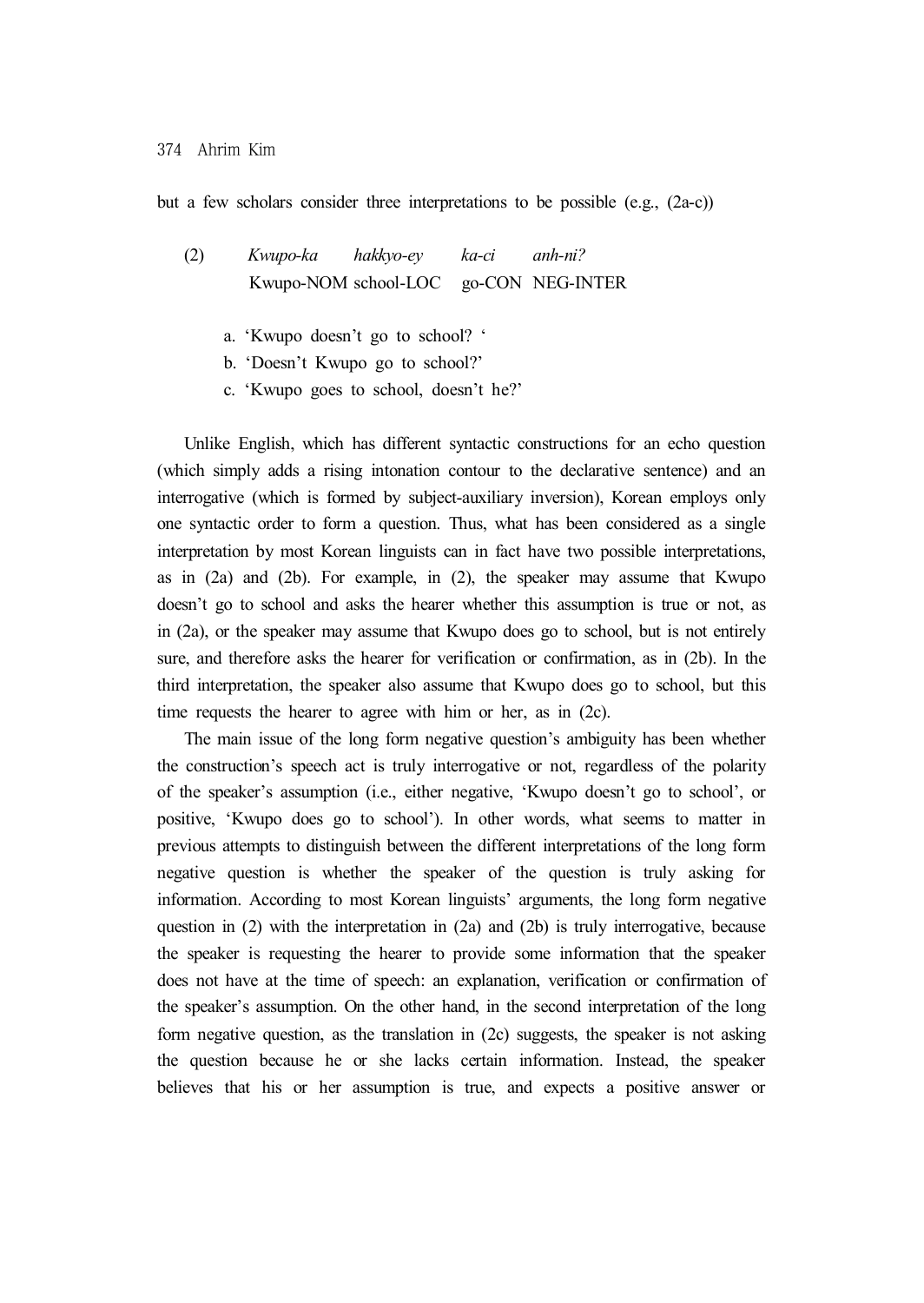agreement from the hearer. Hence, the interpretation in (2c) is not truly an interrogative speech act, unlike the interpretations in (2a) and (2b).

This functional ambiguity of the long form negative question in Korean has led to controversy over what to call it and how to classify it. The basic assumption behind this debate, is that if a construction has more than one function or meaning, then each of these functions or meanings should be considered to be those of different constructions.

Most scholars seem to agree that when the long form negative question functions as an interrogative speech act, as in (2a-b), it should be categorized as a 'negative question' construction. However, they take slightly different views on how to categorize the long form negative question that does not function as an interrogative speech act, as in (2c). Kim (1981) argues that it should be called *hwakin uymwunmwun* 'confirmative question' (translation mine), because rather than conveying negativity it expresses the speaker's positive assumption (e.g., that 'Kwupo goes to school' rather than that 'Kwupo doesn't go to school') and seeks confirmation from the hearer. Chang (1984) and Koo (1992) both classify it as a type of 'tag question'. For instance, Chang calls the construction *cenhyengcek pwukauymwunmwun* 'typical tag question' (translation mine), analyzing the morpheme *-ci* as a sentential ending and the rest of the construction, *-anh-ni?*, as a tenseless tag. Koo, on the other hand, argues that the construction should be called *yunghaphyeng pwukauymwunmuwn* 'amalgam type tag questions' (Koo's translation). He agrees with Chang that the morpheme -*ci* is a sentential ending, but he argues that the construction -*ci ahn-ni?* is derived from the syntactic reduction/fusion of the expression *kuleh-ci anh-ni?* (be.such-CON NEG-INTER) 'isn't it?'.

Unlike most of the scholars who have weighed in on this matter, Chang (1986, 2001) argues that the long form negative question in Korean has three, not two, different interpretations (as exemplified by the three different interpretations of example (2)). Chang argues that from a syntactic point of view, all three interpretations fall into a single category, the 'negative question'. However, from a pragmatic point of view, they can be classified into three different subtypes: the first (e.g., 'Kwupo doesn't go to school?) is *picenceyyongpep* 'non-presuppositional usage' (translation mine), because the speaker is not biased towards a presupposition; the second (e.g., Doesn't Kwupo go to school?') is *ilchacenceyyongpep* 'primary presuppositional usage' (translation mine), as the speaker is biased towards a certain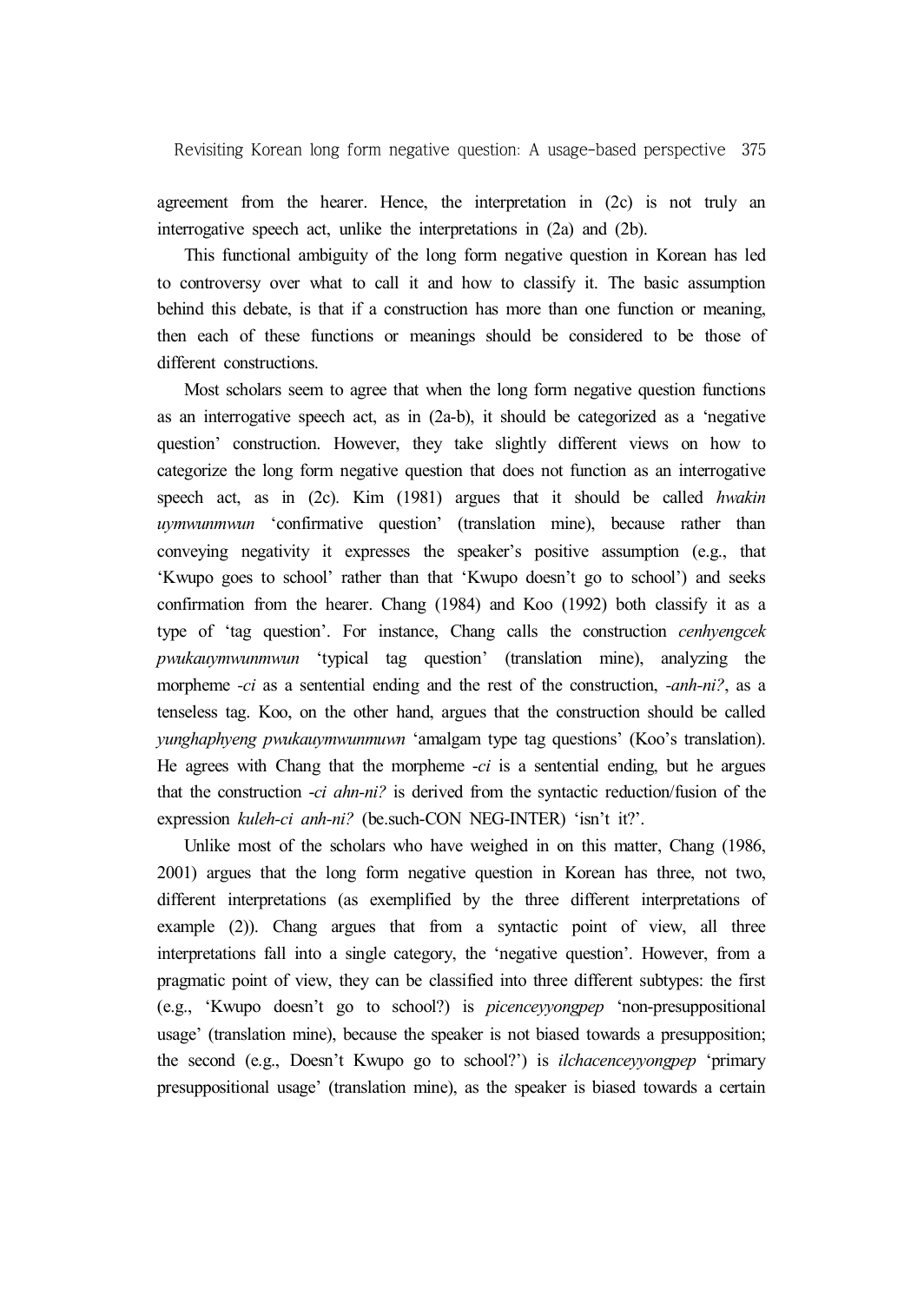#### 376 Ahrim Kim

(either positive or negative) assumption; the third (e.g., 'Kwupo goes to school, doesn't he?) is *ichacenceyyongpep* 'secondary presuppositional usage' (translation mine), because the speaker is biased towards a positive assumption only, and the construction has a special usage – to request agreement from the hearer.

In this paper, I leave open the classificational or terminological issue of the long form negative question in Korean. I take a different approach to the construction by re-examining its semantic/functional ambiguity from a usage-based perspective. Usage-based theory proposes that language usage affects linguistic structure (Bybee and Beckner 2010), and that therefore, usage patterns, frequency of occurrence, language variation and language change provide direct evidence of language users' cognitive representation of language (Bybee and Beckner 2010: 827). Taking this perspective, the present examination of the construction's actual usages in Modern Spoken Korean will provide insight into how long form negative questions and their multiple interpretations are organized in a Korean speaker's mind.

### 3. Data

Research within the framework of usage-based theory commonly examines naturally occurring language (Bybee and Beckner 2010: 828). To examine the semantic and functional ambiguities of the long form negative question construction in Korean, this study collected data from the 21st Century Sejong Corpus. Only naturally occurring conversations were selected from the corpus, hence monologues, lectures and speeches as well as written data were excluded. The study selected and examined 99 conversations consisting of casual talk, telephone conversation and group discussion between two or more interlocutors. These conversations took place between 2002 and 2005. The selected data comprise 439,167 *ecel*3.

## 4. Coding

Negative interrogatives in Korean are formed either by using an interrogative sentential ending (such as -*nya*, -*ni* or -*supnikka*) with an optional rising intonation

<sup>3</sup> An *ecel* is a unit that is unique to Korean, but is roughly similar to a *word* in English.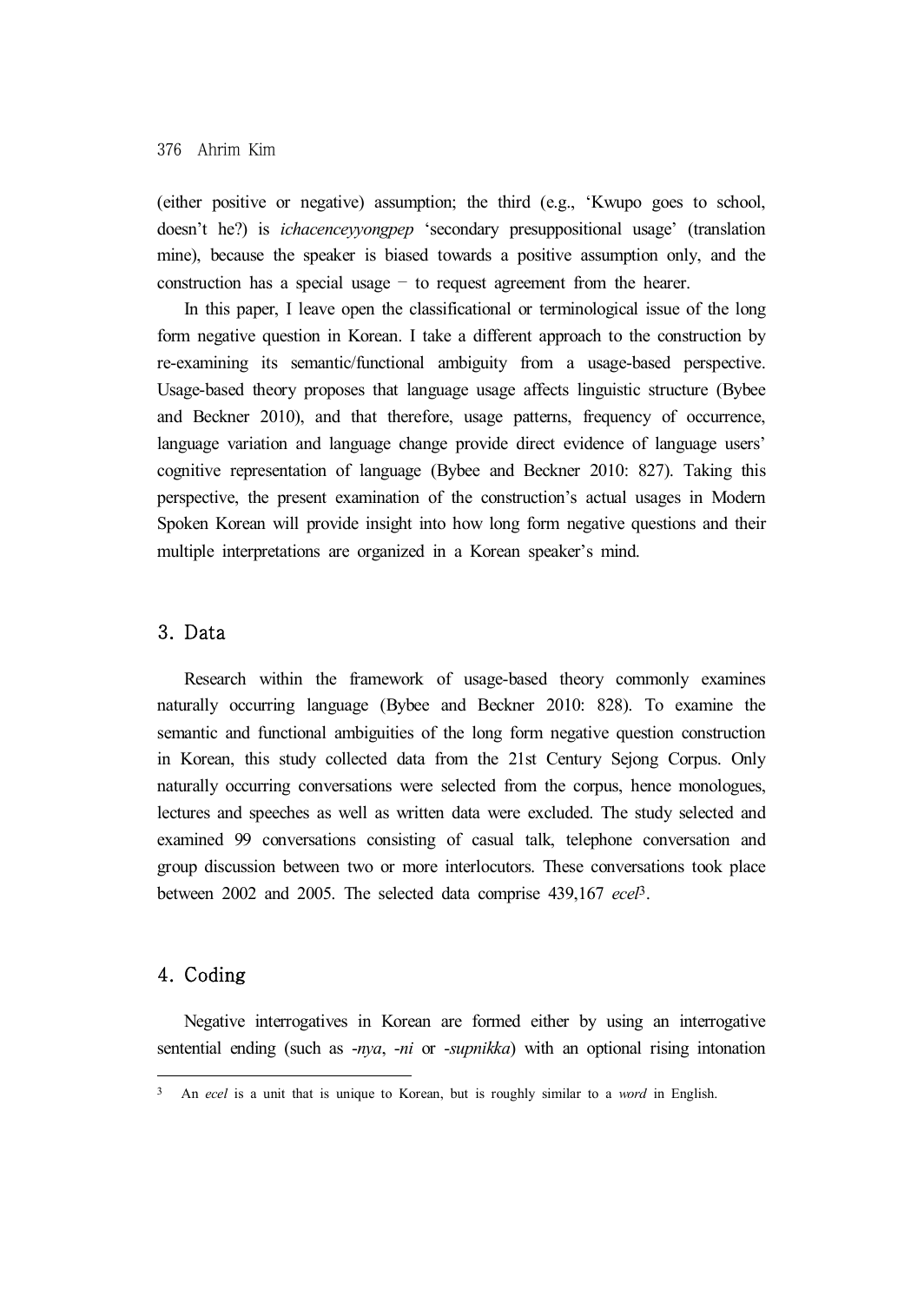contour, or by simply adding a rising intonation contour to a negative declarative or indicative utterance. For the data analysis, utterances ending with indicative/declarative sentential endings co-occurring with a rising intonation contour were considered interrogative constructions. However, when the rising intonation contour seemed to be used to show that the speaker wanted to keep the floor or that he or she was expecting a reaction from another interlocutor (such as backchannels), then the utterance was considered non-interrogative. Utterances with falling intonation were also considered interrogative constructions if they included interrogative sentential endings such as -*nya, -ni* or -*supnikka*. A total of 263 long form negative question constructions were found in the corpus data. In eight of these, it was impossible to define exactly how the construction was used due to lack of sufficient context. The remaining 255 cases were analyzed in detail.

Based on the corpus data, the long form negative question construction is mainly used with three interpretations in naturally occurring conversation in Modern Spoken Korean. The invented sentence in  $(2)$ , repeated here as  $(3)$ , exemplifies the three possible interpretations.

- (3) *Kwupo-ka hakkyo-ey ka-ci anh-ni?* Kwupo-NOM school-LOC go-CON NEG-INTER
	- a. 'Kwupo doesn't go to school?'
	- b. 'Doesn't Kwupo go to school?'
	- c. 'Kwupo goes to school, doesn't he?'

Depending on the context, the construction could have the first interpretation, as in (3a), when the speaker is asking whether what he or she assumes to be not true (in this case, that Kwupo doesn't go to school) is true or not – hence it has been translated in English as an echo question ('Kwupo doesn't go to school?'). If a construction found in the corpus was used with this first interpretation, it was coded NEG ASSM (interrogative with negated assumption).

The construction could have the second type of interpretation, as in (3b), when the speaker is assuming that a certain proposition (in this case, the fact that Kwupo goes to school) is indeed true, but he or she is not absolutely confident about the assumption and so requests the hearer to provide verification or confirmation of it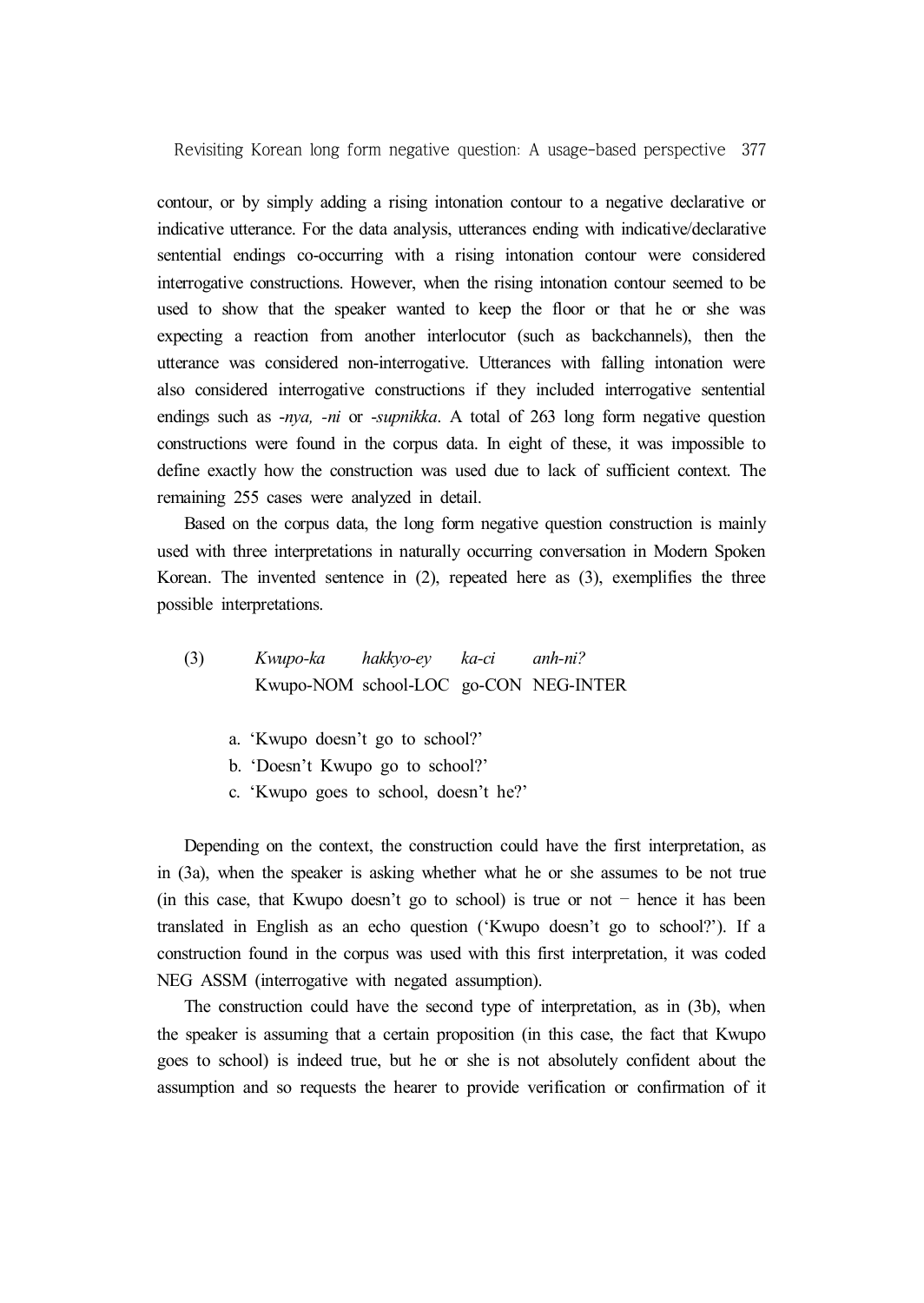(as indicated by the translation into English as 'Doesn't Kwupo go to school?'). If a construction in the corpus was used with this second interpretation, was coded PST ASSM/VER (interrogative with positive assumption requesting verification or confirmation).

The construction could have the third type of interpretation, as in (3c), when the speaker is confident that a certain proposition (in this case, that Kwupo goes to school) is true, and at the same time assumes that the hearer would take it to be true as well, and requests the hearer to provide agreement – hence it has been translated into English as a tag question ('Kwupo goes to school, doesn't he?'). If a construction found in the corpus was used with this third type of interpretation, it was coded PST ASSM/AGR (interrogative with positive assumption requesting agreement).

# 5. Functional distribution of the long form negative question in Modern Spoken Korean

Table 1 summarized the functional distribution of the long form negative question in Modern Spoken Korean according to the analysis of the corpus data.

|      | <b>NEG</b><br><b>ASSM</b> | NEG ASSM<br><b>or</b><br><b>PST</b><br><b>ASSM/VER</b> |                  | $\left \frac{\text{PST} \quad \text{ASSM}}{\text{CFT}}\right $ $\left \frac{\text{PST} \quad \text{ASSM/VER}}{\text{CFT}}\right $ $\left \frac{\text{PST} \quad \text{ASSM}}{\text{AGR}}\right $ Total<br>PST ASSM/AGR |                   |     |
|------|---------------------------|--------------------------------------------------------|------------------|------------------------------------------------------------------------------------------------------------------------------------------------------------------------------------------------------------------------|-------------------|-----|
| LFNQ | $(2.0\%)$                 | 10<br>(3.9%)                                           | 57<br>$(22.4\%)$ | $(22.4\%)$                                                                                                                                                                                                             | 126<br>$(49.4\%)$ | 255 |

Table 1. Functional distribution of long form negative questions in spoken Korean

 $LFNO = Long$  form negative question

 $NEG$   $ASSM$  = Interrogative with negative assumption

PST ASSM/VER = Interrogative with positive assumption requesting verification or confirmation PST ASSM/AGR= Interrogative with positive assumption requesting agreement

As the first column of Table 1 shows, only five of the 255 cases of the long form negative question (2.0%) in the corpus were used for NEG ASSM (i.e., the speaker is asking whether what he/she assumes to be not true is true). Excerpt  $(4)^4$ shows an instance of the long form negative question with this function.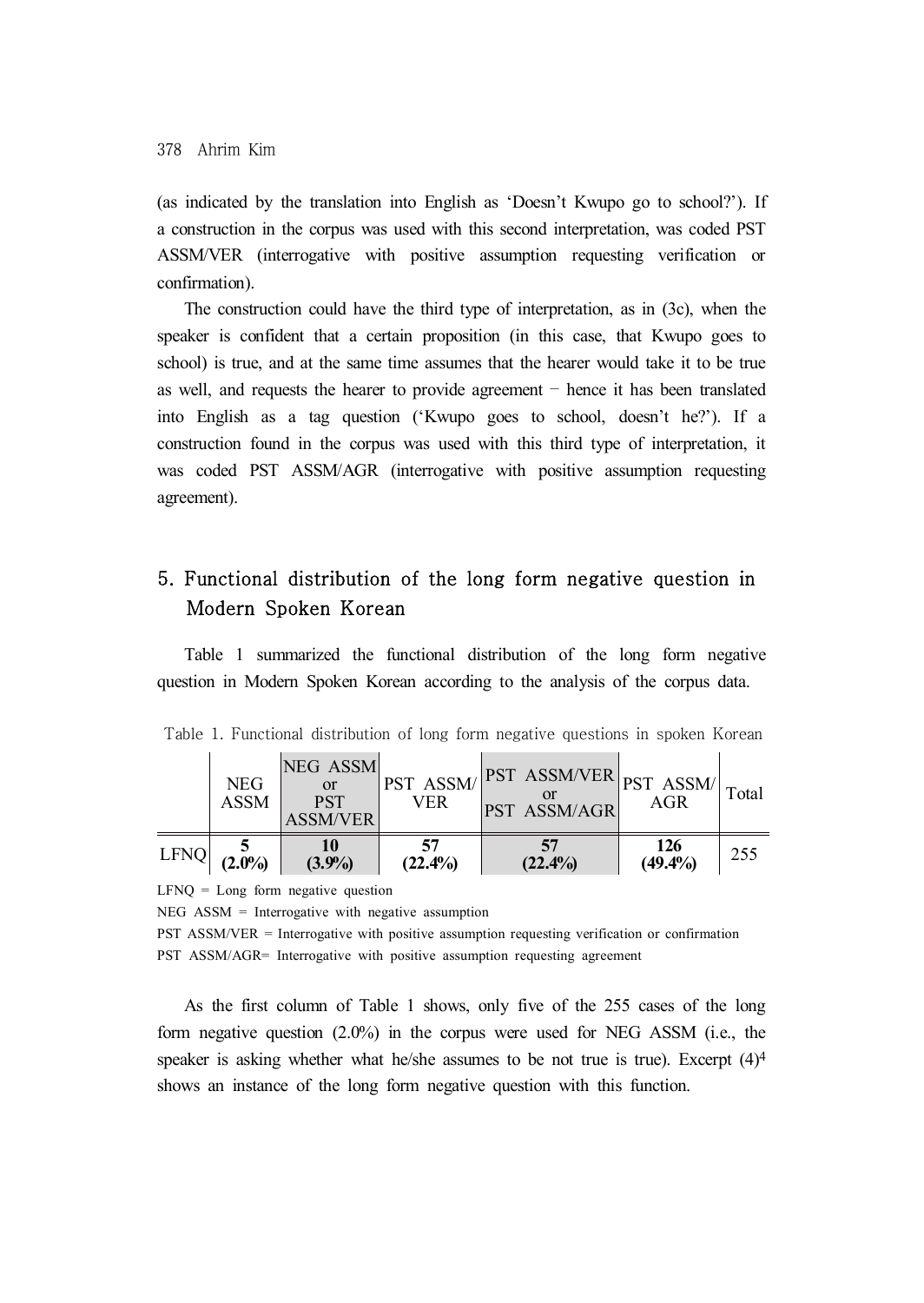| (4)                    | 5CM00043                                                                |
|------------------------|-------------------------------------------------------------------------|
|                        | (Context: P1 is telling P2 about his past experience working in a bar.) |
|                        | 1 P1: ku patak-eyse ywuk kaywel iss-ess-te-ni,                          |
|                        | that field-LOC six month exist-ANT-FH.EV-DET                            |
|                        | 'After having been in that field (working in a bar) for six months,'    |
| 2 P2: $\omega(\omega)$ |                                                                         |
|                        | $\hat{a}(a)$                                                            |
|                        | 3 P1: $\leq$ (a) malpal-i<br>nul-te-kwun, @>                            |
|                        | conversing.skill-NOM improve-FH.EV-UNASSIM                              |
|                        | $\leq$ ( $\alpha$ ) My conversation skills were improved, $\alpha$      |
|                        | $\rightarrow$ 4 P2: a wenlay tangsin-uy= malpal-un [ileh-ci             |
|                        | DM originally your-GEN conversing skill-TOP like this-CON               |
|                        | $anh\text{-}ass\text{-}e$ ?]                                            |
|                        | NEG-ANT-INDC                                                            |
|                        | 'Oh your conversation skills weren't like this before?'                 |
|                        | 5 P1: [na mal toykey mos-hay-ss-e.]                                     |
|                        | speech very NEG(IMPOT)-do-ANT-INDC<br>L                                 |
|                        | 'I used to have very bad conversation skills.'                          |
| 6                      | na cincca-lwu                                                           |
|                        |                                                                         |

'For real.'

In (4), after listening to P1's explanation that he acquired his conversation skills by working in a bar, P2 uses a long form negative question in line 4. P2's long form negative question is used to ask whether the fact that P1's conversation skills weren't good before working at a bar is true or not. Hence, P2 is asking whether a negated assumption is true or not, which is a clear example of NEG ASSM.

Let us discuss the results shown in the table's third column (PST ASSM/VER) before those shown in the second column (PST ASSM/VER or NEG ASSM). The corpus data show that 57 cases of the long form negative question (22.4%) were used as PST ASSM/VER (i.e., the speaker assumes that a certain proposition is true, but requests the hearer's verification or confirmation of this assumption). The excerpt

<sup>4</sup> The transcription conventions for the excerpts are provided in the appendix.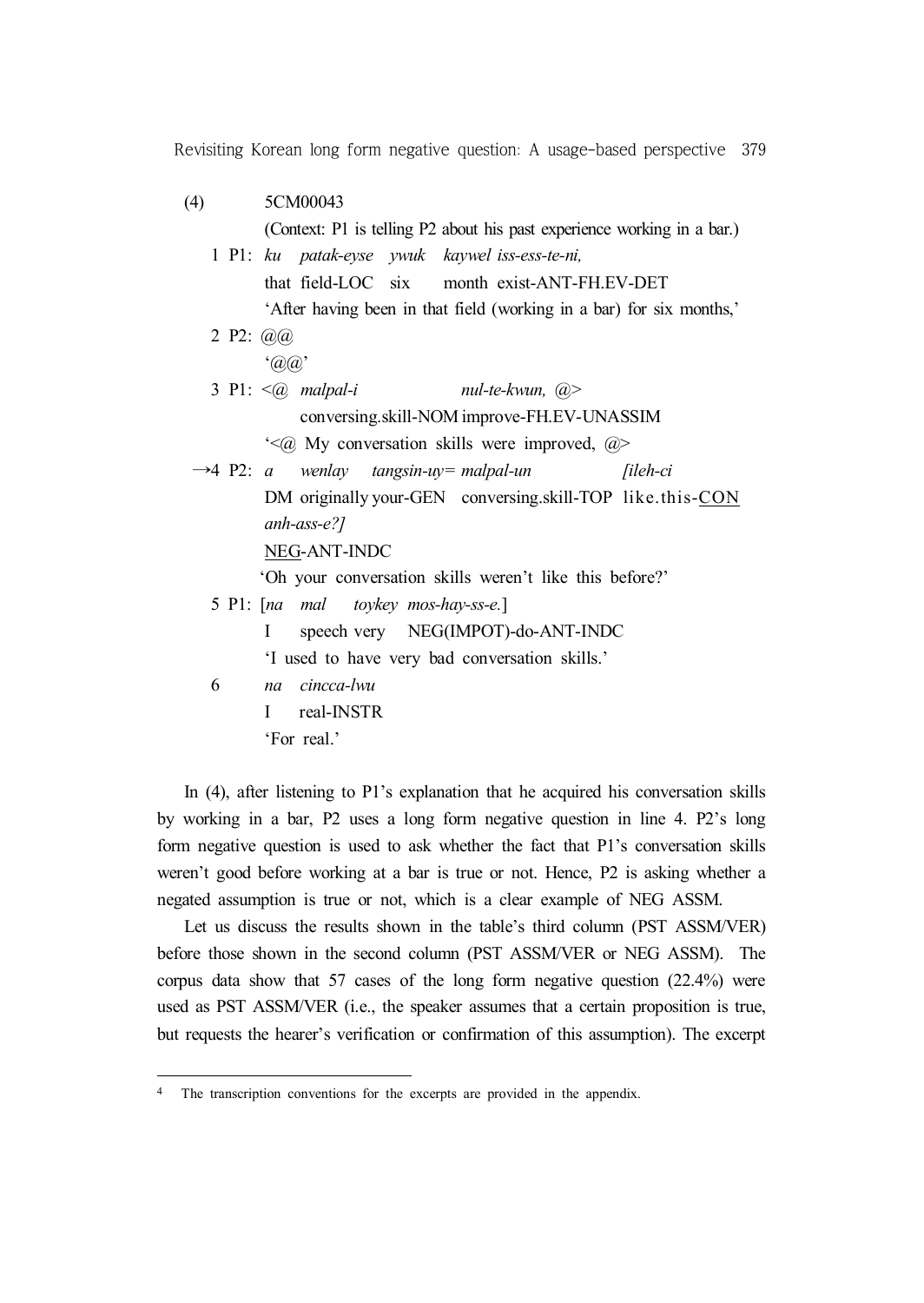380 Ahrim Kim

in (5) illustrates an instance of the long form negative question used for PST ASSM/VER.

(5) 4CM00011

(Context: P2 and P1 are conversing about good places to visit in Seoul, Korea.)

- 1 P2: *Tongtaymwun ku ssyophing thawun isscanha.* Tongtaymwun that shopping town exist-UFP 'You know that Tongtaymwun Shopping Town,'
- 2 P1: *ung.*

yeah

'Yeah.'

3 P2: *keki ka-se pam-ey no-nun kes-twu*  that.place go-PRECED night-LOC play-ATTR(RL) thing-ADD *koyaynchanh-tula siwenha-kwu.* good-FH.EV cool-CON

'I thought it was nice to hang out there at night, the air is cool too.'

- →4 P1: *keki nemwu celmun ay-tul-man*  that.place too young child-PLU-only *iss-ci anh-na?* exist-CON NEG-INTER 'Aren't there only younger people?'
	- 5 P2: *ani-y-a.*

NEG-COP-INDC 'No.'

- 6 *uyoylo mweci=?* unexpectedly DM 'Surprisingly, well, '
- 7 *os sa-le o-n os-ul po-le* clothes buy-PURP come-ATTR(RL)clothes-ACC see-PURP *sa-le o-nun ke-y an-i-la*  buy-PURP come-ATTR(RL) thing-COP NEG-COP-CONTRA *po-le o-canha,* see-PURP come-UFP 'You know, a lot of people come to look at the clothes, not to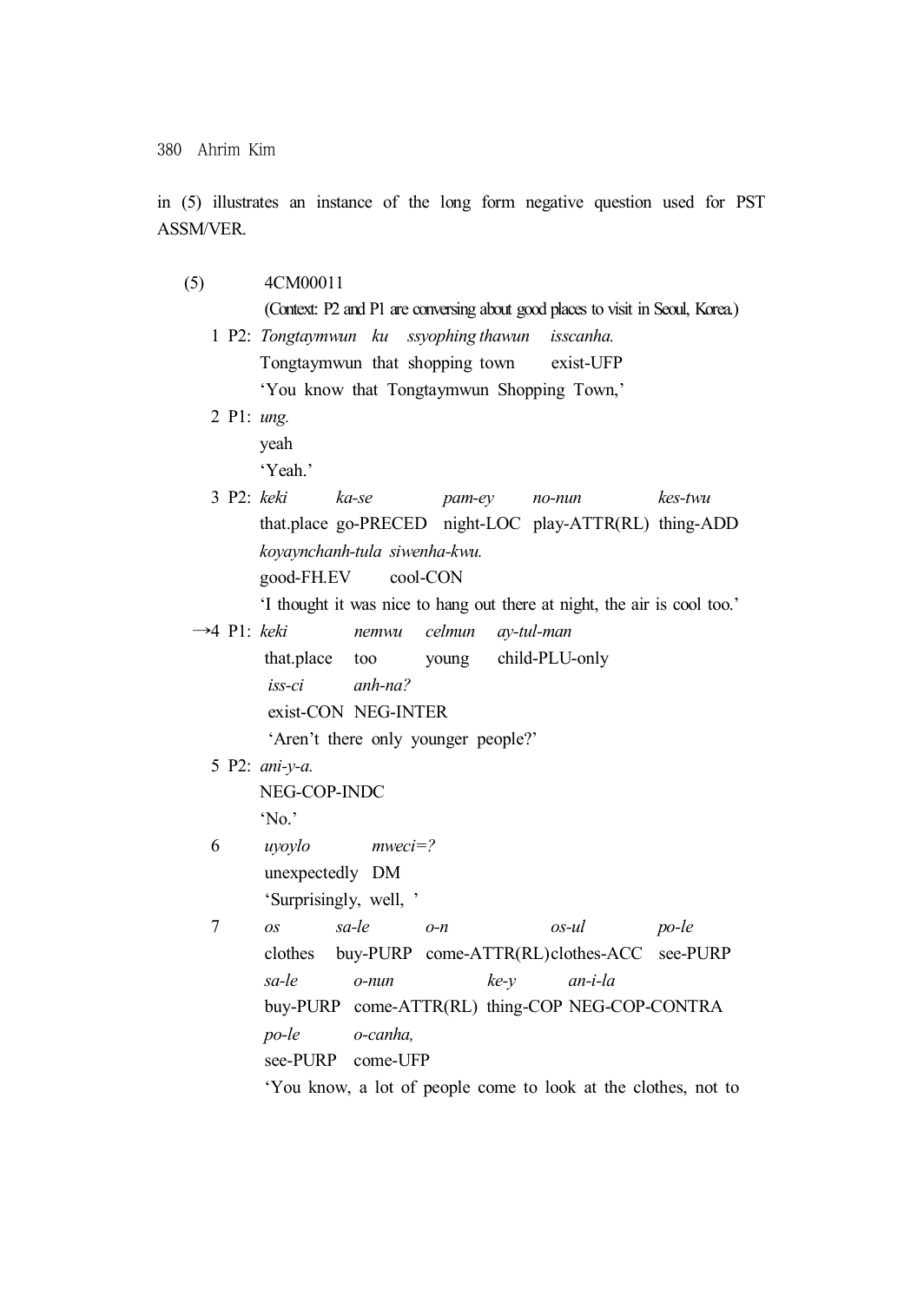buy them,' 8 P1: *ung.* yeah 'Yeah,'

9 P2: *koyngcanghi kwaynchanh-a.* very.much good-INDC 'It's a very nice place.'

In (5), the long form negative question is used by P1 in line 4. Unlike the long form negative question in (4), the construction in (5) suggests that P1 assumes that a certain piece of information (in this case, the fact that only younger people go to in Tongtaymwun Shopping Town) is true, rather than not true (hence it is a positive rather than negated assumption). However, because she is not completely sure about her own assumption, P1 uses the construction to request more information about it. Hence, this is a case of PST ASSM/VER. The corpus includes some cases of the long form negative question in which it is difficult to tell whether the speaker was using the construction for NEG ASSM or for PST ASSM/VER. In other words, there were cases where the construction's interpretation could be ambiguous. Excerpt (6) is such an instance.

(6) 7CM00044

(Context: P1 and P2 are conversing in a café.)

→1 P2: *Cihye-nun mwe= ywuhak kath-un ke* Cihye-TOP DM study.abroad be.like-ATTR(RL) thing *ka-ko siph-ci ka-ko siph-ci anh-a?* go-CON wish-CON go-CON wish-CON NEG-INDC 'Cihye, {don't you want to / you don't want to} go study abroad or something like that?'

2 P1: *ywuhak-i-yo?*

study.abroad-COP-HON.END 'Studying abroad?'

3 P2: *ung.* yeah 'Yeah.'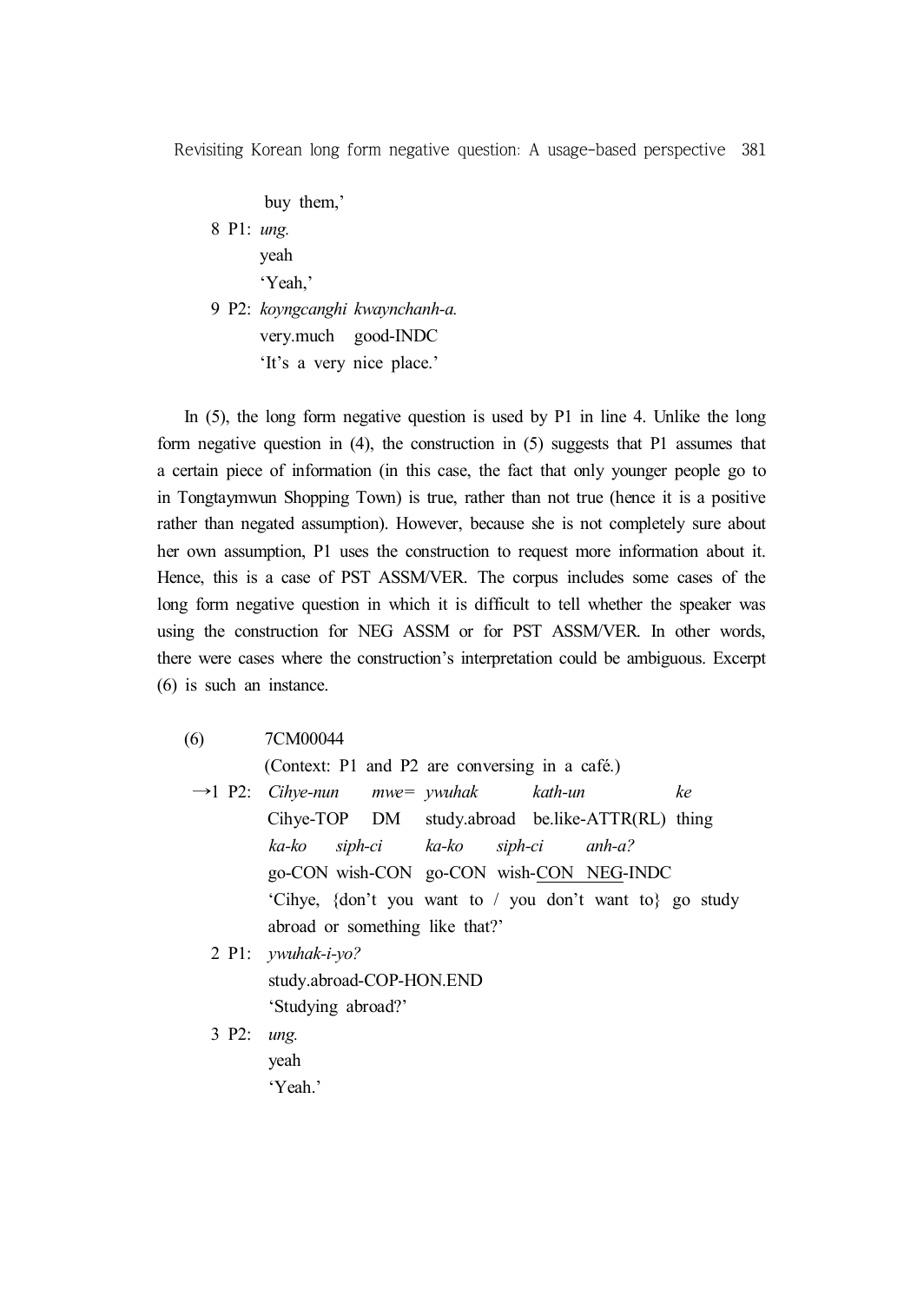|   | 4 P1: $ce$ -nun=,                                              |  |  |  |  |
|---|----------------------------------------------------------------|--|--|--|--|
|   | <b>I-TOP</b>                                                   |  |  |  |  |
|   | 'In my case=,'                                                 |  |  |  |  |
| 5 | oykwuk-ey<br>ka-se.                                            |  |  |  |  |
|   | foreign.country-LOC go-PRECED                                  |  |  |  |  |
|   | 'In foreign countries.'                                        |  |  |  |  |
| 6 | oykwuk-ey<br>ka-se kongpwu-ha-ko                               |  |  |  |  |
|   | foreign.country-LOC go-PRECED study-do-CON                     |  |  |  |  |
|   | sayngkak-un pyello<br>siph-un                                  |  |  |  |  |
|   | wish-ATTR(RL) thought-TOP not.particularly                     |  |  |  |  |
|   | eps-ko-yo,                                                     |  |  |  |  |
|   | not.exist-CON-HON.END                                          |  |  |  |  |
|   | 'I don't particularly want go study in foreign countries but,' |  |  |  |  |
|   | 7 P2: $\leq$ <i>(a)</i> ung, $\geq$                            |  |  |  |  |
|   | yeah                                                           |  |  |  |  |
|   | $\leq$ $\alpha$ Yeah, $\alpha$ >'                              |  |  |  |  |
|   | 8 P1: kunyang noll-e-nun<br>ka-ko                              |  |  |  |  |
|   | have.fun-CON-TOP go-CON<br>just                                |  |  |  |  |
|   | siph-e-yo.                                                     |  |  |  |  |
|   | wish-INDC-HON.END                                              |  |  |  |  |
|   | I just want to go there to travel.'                            |  |  |  |  |

In (6), P2 uses a long form negative question in line 1. From the hearer's (P1) point of view, P2's utterance could have two possible meanings: (i) P2 assumes that P1 does not want to go study abroad (as indicated by the translation *you don't want to*) and asks her if this is true (NEG ASSM), or (ii) P2 assumes that P1 wants to go study abroad (as indicated by the translation *don't you want to*) and asks her to verify or confirm if this assumption is true or not (PST ASSM/VER). As shown in the shaded second column in Table 1, the corpus includes ten (3.9%) such ambiguous cases.

Let us next discuss the results in the fifth column (PST ASSM/AGR) of <Table 1> before those in the fourth column (PST ASSM/VER or PST ASSM/AGR). The corpus data showed 126 cases of the long form negative question (49.4%) used for PST ASSM/AGR (i.e., the speaker assumes both that a certain piece of information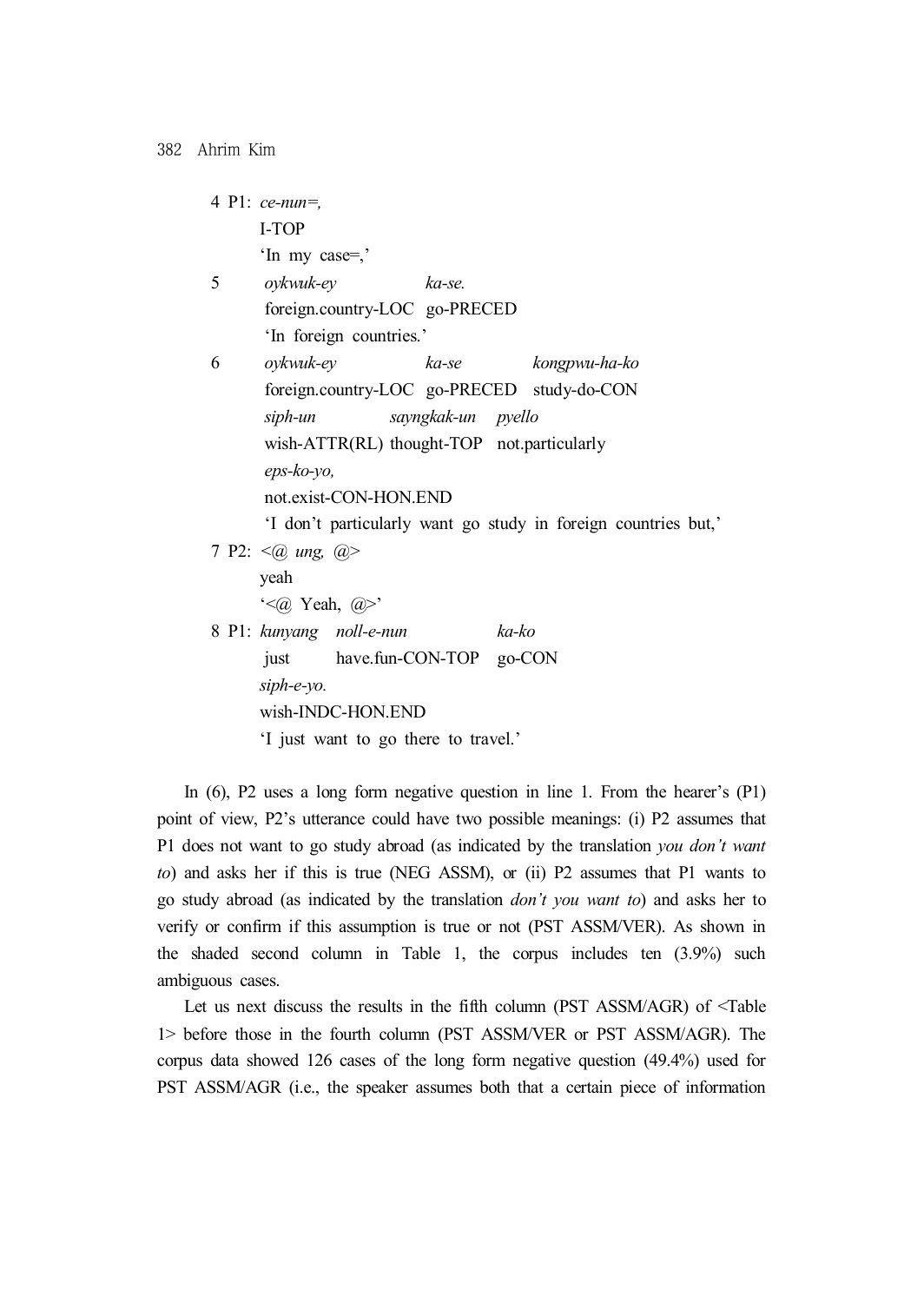is true and that the hearer would assume it is true as well, and thus requests agreement from the hearer). Excerpt  $(7)$  is an instance of the long form negative question used for PST ASSM/AGR.

(7) 4CM00034

(Context: The speakers are talking about Chwucayen, a Korean actress.)

- $\rightarrow$ 1 P6: *ippu-ci* anh-e? pretty-CON NEG-INDC 'She's pretty, isn't she?'
	- 2 P1: *kyay-ka Cengwungin-ilang* that.child-NOM Cengwungin-with *kyelhon-ha-n-ta-kwu,* marriage-do-IMPF-DECL-COMP 'They say she's marrying Cengwungin,'
	- 3 P5: *yey.*

yes 'Yes.'

- 4 P4: *Cengwungin-ilang kyelhon-ha-n-tay-yo,* Cengwungin-with marriage-do-IMPF-QUOT-HON.END 'They say that she's getting married to Cengwungin,'
- 5 P2: *cincca-lo?*

real-INSTR 'For real?'

- 
- 6 P6: *ippu-ci?* pretty-COMT 'She's pretty, right?'
- 7 *a nemwu ipp-e.* DM so pretty-INDC 'Ah she is so pretty.'

In (7), P6 uses the long form negative question in line 1. The construction is not used to ask whether a negated assumption (i.e., that she is not pretty) is true or not; on the contrary, P6 assumes that the proposition is indeed true (i.e., that she is pretty); in other words, P6 has a positive assumption. However, P6's stance towards his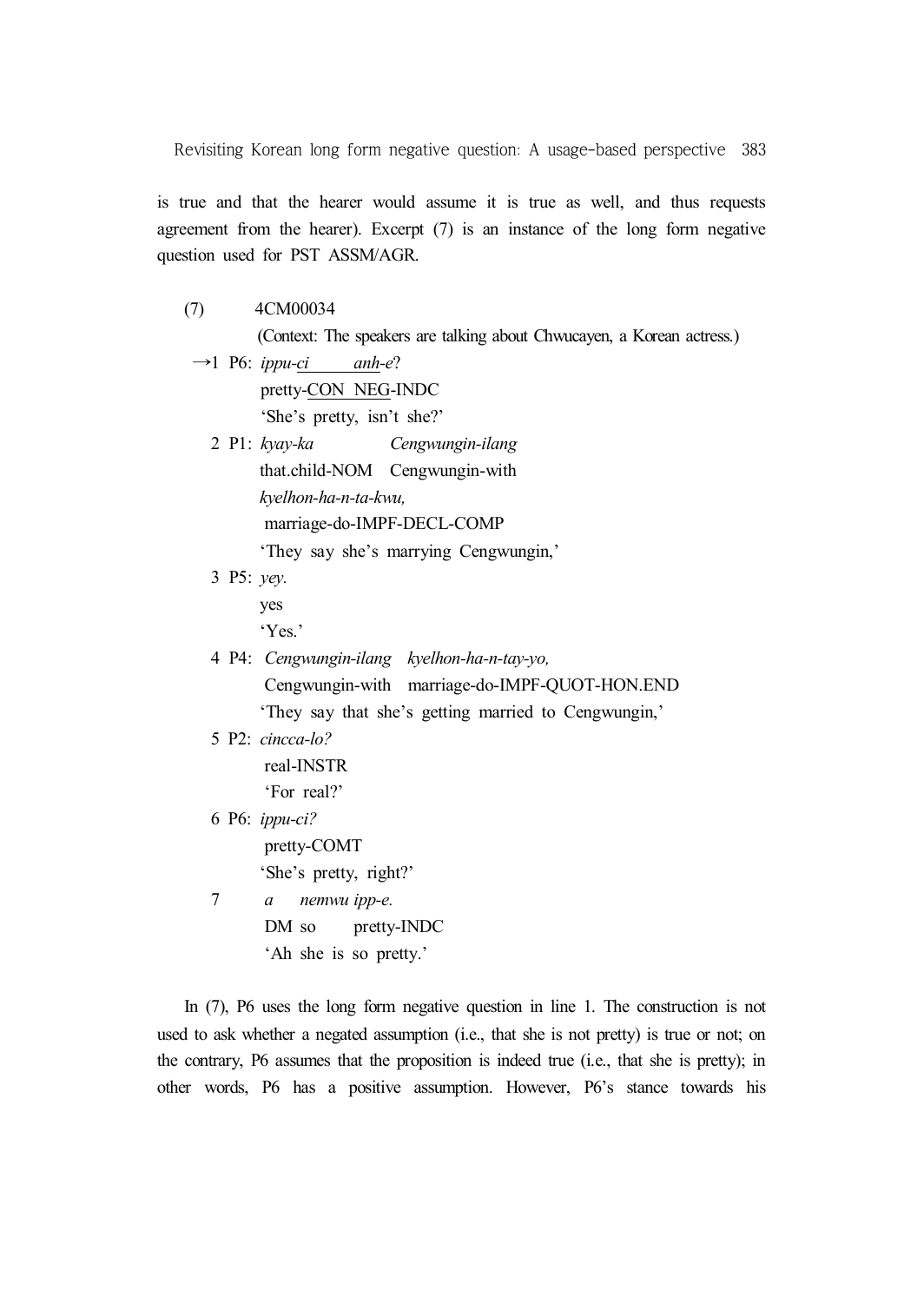assumption is unlike that of the speaker P4 in excerpt (5), who was not entirely sure of the truthfulness of her assumption and thus was asking the hearer for confirmation. In contrast, in (7), P6 seems to be very confident of his own assumption. Although it is possible the other interlocutors provided nonverbal feedback such as nodding (the transcript does not include such information), none of them provides a verbal response to P6's question in line 1. Instead, in lines 2-5, they talk about the actress's upcoming marriage. P6 then re-phrases his unanswered question in lines 6 and 7. This time, he uses a slightly different construction, an interrogative ending with the committal ending *ci*, which makes the utterance a very biased question towards the truthfulness of the proposition5, and hence has been translated into English as 'right?'. Furthermore, P6's following utterance in line 7 clearly demonstrates that he indeed believes that the actress is pretty. P6's utterances in lines 6 and 7 provide clear evidence that his long form negative question in line 1 is not used to request verification or confirmation from his hearers, but rather to request some type of agreement from them.

Excerpt  $(8)$  is another such instance.

(8) 4CM00029 (Context: P1 has just argued that her swimming practice in the past caused her to have thick forearms.) →1 P6: *swuyeng-ha-myen ekkay-ka* swim-do-COND shoulder-NOM *peleci-ci anh-a-yo?* broaden-CON NEG-INDC-HON.END 'If you swim, it's the shoulders which become broader, isn't it?' 2 *phalttwuk-un an kwulkeci-nuntey,* forearm-TOP NEG thicken-CIRCUM 'It's not the forearms which get thicker, ' 3 P1: *ani-ey-yo,* NEG-COP.INDC-HON.END  $'$ No $'$ 4 *swuyeng-hay- ha-nun salam-to pothong phalttwuk* swim-do do-ATTR(RL) person-ADD normally forearm

<sup>5</sup> For detailed discussion on the pragmatic functions of the sentential ending -*ci* in Korean, see Lee (1999).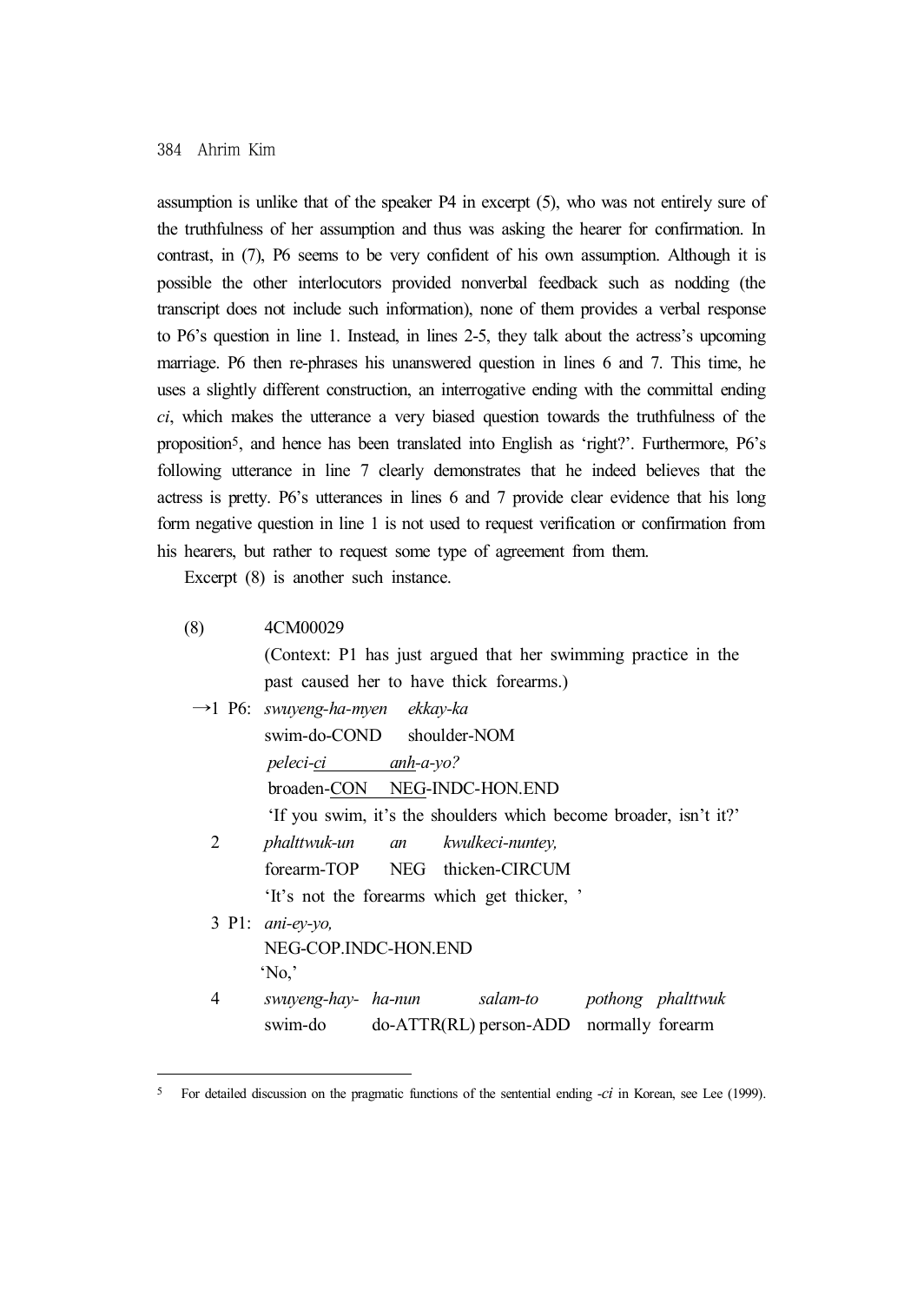*tukke,*

thick

'People who swim normally they also have thick forearms,' 5 P6: *<@ eyi swuyeng-ul ceytaylo mos-ha-nikka* DM swim-ACC properly NEG(IMPOT)-do-CAUSL *kule-ci, @>* be.such-COMT  $\leq$  ( $\alpha$ ). Hey, that's because they can't swim properly,  $\alpha$  $>$ '

In (8), P6 uses the long form negative question in line 1. The context suggests that P6 assumes that her assumption that swimming broadens shoulders (and does not thicken forearms) is true. That P6's long form negative question is used to request agreement (rather than verification or confirmation) from the hearer can clearly be seen in P6's utterance in line 5. When P1 expresses a different point of view in lines 3 and 4 (that people who swim normally have thick forearms), P6 argues back in line 5. P6's reaction to disagreement from her interlocutor is very different from that of the speaker  $P1$  in excerpt  $(5)$ . In  $(5)$ , when the speaker  $P2$ expresses an opposing point of view (by arguing that Tongtaymwun is not a place only for younger people), P1 simply accepts P2's opinion, by answering '*ung* (yeah)' in line 8. Excerpt (5) thus clearly shows the long form negative question (in line 4) functioning to ask the hearer to verify or confirm the speaker's assumption, which she was not completely sure about. In contrast, in excerpt (8), the speaker P6's refutation in line 5 of P1's opposing opinion (lines 3-5) clearly demonstrates that P6's long form negative question in line 1 was not used to ask for verification/confirmation of P6's assumption, but simply to request agreement.

While most of the cases of PST ASSM/AGR in the corpus were similarly clear, many were ambiguous between PST ASSM/VER and PST ASSM/AGR. There were 57 (22.4%) of these ambiguous cases, as shown in the shaded fourth column of Table 1. Excerpt (9) shows such an ambiguous example.

- (9) 4CM00028
	- (Context: P1 has just told P2 that she recently moved and now lives near the Express Bus Terminal station.)
	- →1 P2: *keki Nyukhoa-to kakkap-ci anh-ni?* that.place Nyukhoa-ADD close-CON NEG-INTER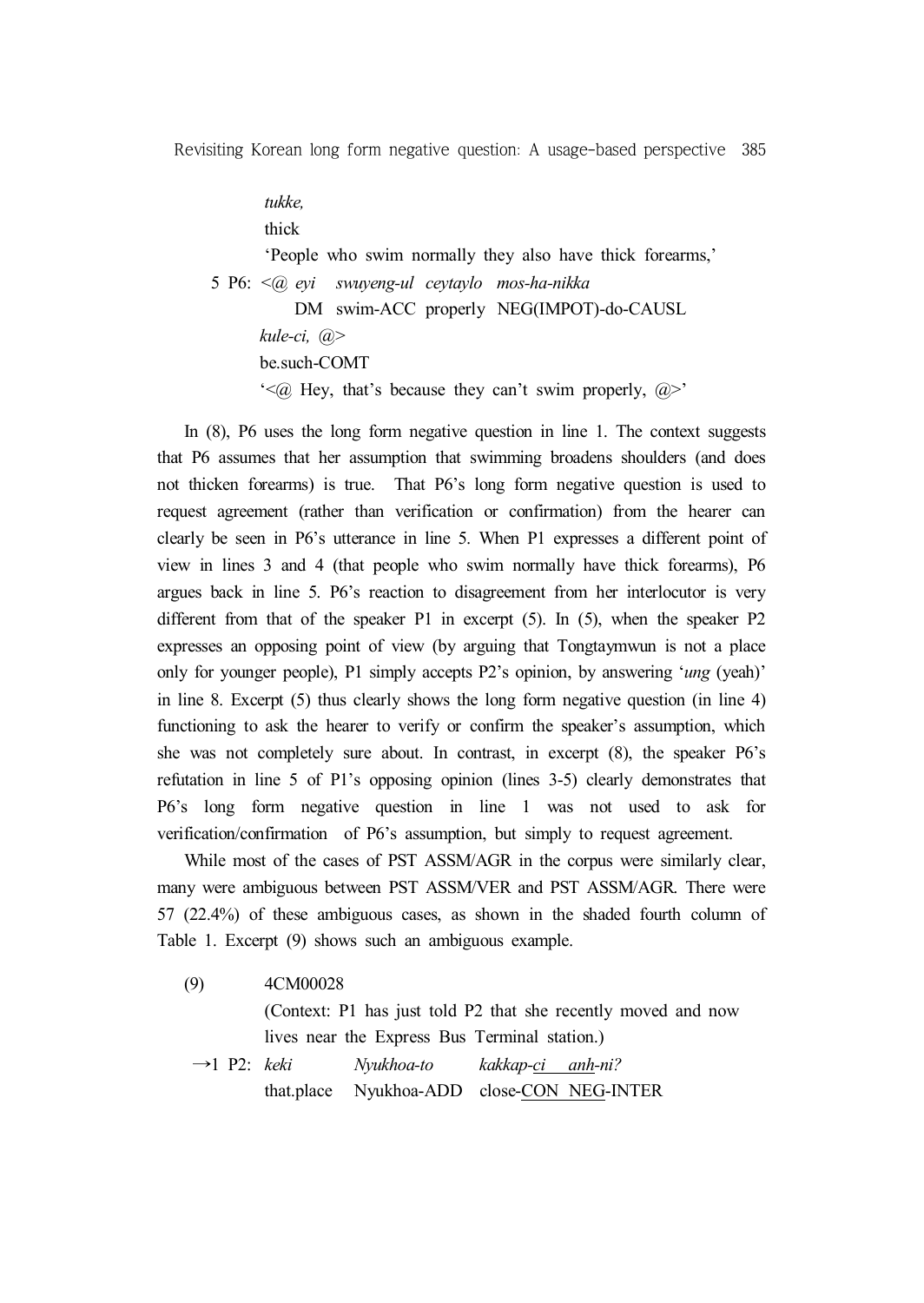| 'Isn't that place also close to the Nywukhoa department store? /   |
|--------------------------------------------------------------------|
| That place is also close to the Nywukhoa department store, right?' |
| 2 P1: $yey$ .                                                      |
| yes                                                                |
| 'Yes.'                                                             |
| [Nyukhoa kakkap-ci-yo.]<br>3                                       |
| Nyukhoa close-COMT-HON.END                                         |
| 'The Nywukhoa department store is close.'                          |
| 4 P2: <i>[acikkkaci iss-ni?]</i>                                   |
| exist-INTER<br>still                                               |
| 'Is it still there?'                                               |
| 5 Pl: <i>vev.</i>                                                  |
| yes                                                                |
| 'Yes.'                                                             |
|                                                                    |

In (9), P2 uses the long form negative question in line 1. Her utterance in line 4 ('Is it still there?') suggests that she used to be quite familiar with the existence of the Nywukhoa department store near the Express Bus Terminal Station. Therefore, the first possible interpretation of her long form negative question in line 1 could be 'That place is also close to the Nywukhoa department store, right?', requesting agreement from the hearer for what she already believes to be true (i.e., PST ASSM/AGR), which is in the case, the fact that Nywukhoa department store is close to the Express Bus Terminal Station. However, the question in line 4 ('Is it still there?') also suggests that at the time P2 uttered the long form negative question in line 1, she was not entirely sure whether the department store still even exists. Hence, it is also possible that P2's long form negative question is used to request the hearer's verification or confirmation of the assumption (i.e., PST ASSM/VER), which is in this case the proximity of the department store to the bus terminal station. The excerpt in (10) is another such ambiguous instance.

(10) 6CM00107

(Context: Eight students are discussing their upcoming group presentation. Because they are not feeling very confident about it, P2 has just suggested that they should send an email to their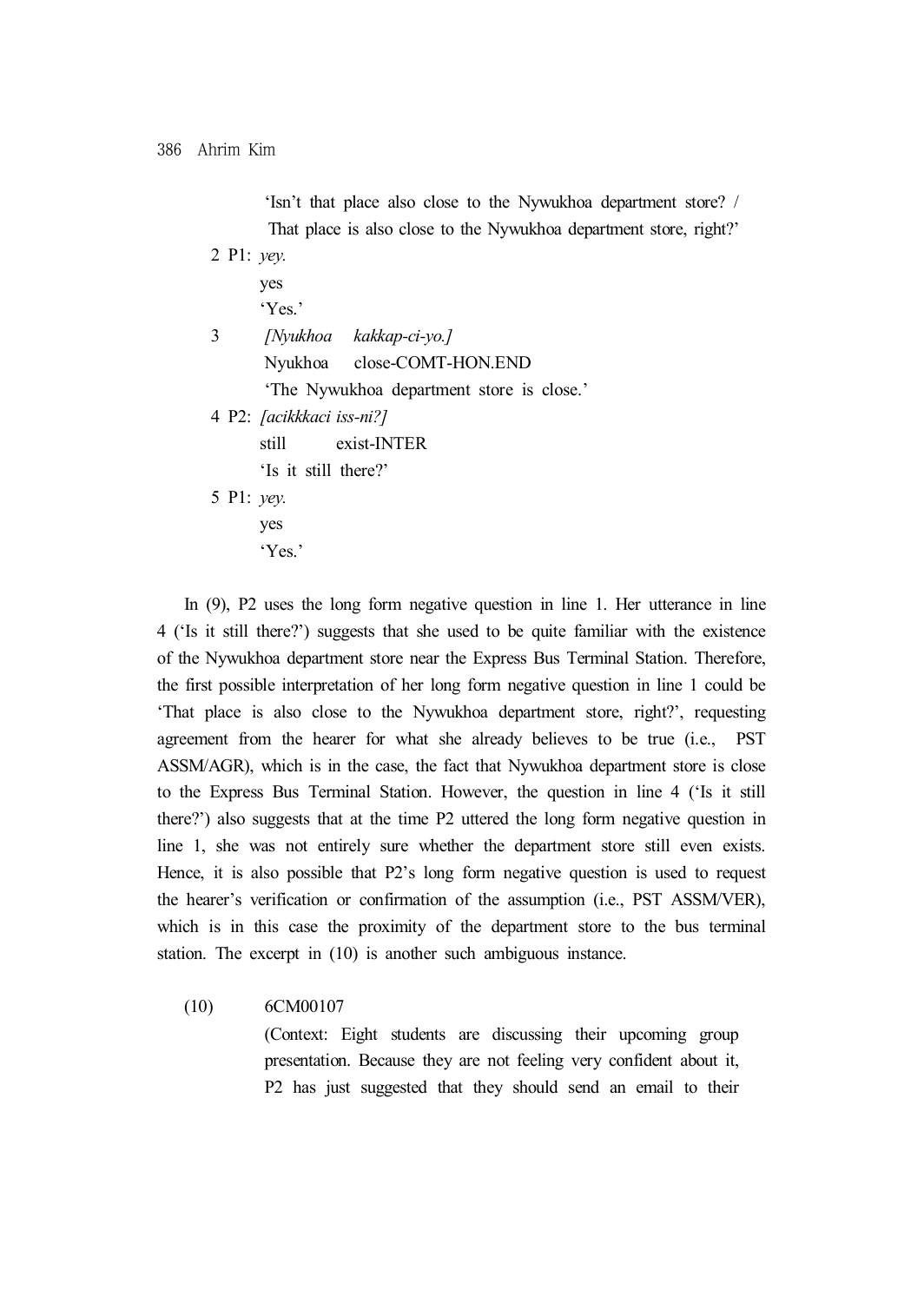professor and ask him for his opinion. P1 agrees.)

|  | 1 P1: $k$ yeysok                         | mwul-e po-myen toy-canha. |                                         |
|--|------------------------------------------|---------------------------|-----------------------------------------|
|  |                                          |                           | continually ask-CON see-CON be.done-UFP |
|  | 'We should just keep trying asking him.' |                           |                                         |
|  | sensayngnim $[X]$                        |                           |                                         |

- teacher X 'Teacher X'
- 3 P2: *[e cehuy co-uy] myech co-nun me=* yeah our group-GEN some group-TOP DM *ile-n sayngkak-ul ha-ko iss-ketun-yo?* like.this-ATTR(RL) thought-ACC do-CON exist-UFP-HON.END Yeah, (we should write him that) our group's group number is something, um= we have been having such and such thoughts,' →4 *kulentey com caymi-eps-ci anh-na-yo?* but a.little fun-not.exist-CON NEG-INTER-HON.END 'But it's a little boring, right? / But isn't it a little boring?' 5 *ile-n sik-ulo salccak tho-tal-ase,* like.this-ATTR(RL) way-INSTR a.bit phrase-add-PRECED 'We should add a phrase like this and,'

In (10), P2 uses the long form negative question in line 4. However, it is not clear if P2 uses the construction (i) to request the professor to verify whether their presentation is boring or not (PST ASSM/VER), or (ii) because P2 believes that the presentation is boring, and assumes that the professor would think so too, and hence expects the professor to agree (PST ASSM/AGR).

# 6. Implications of the functional ambiguity of the long form negative question in Spoken Korean

## 6.1 A speech act continuum

In section 5, I discussed the distribution of the different functions of the long form negative question found in naturally occurring spoken Korean data. Let us now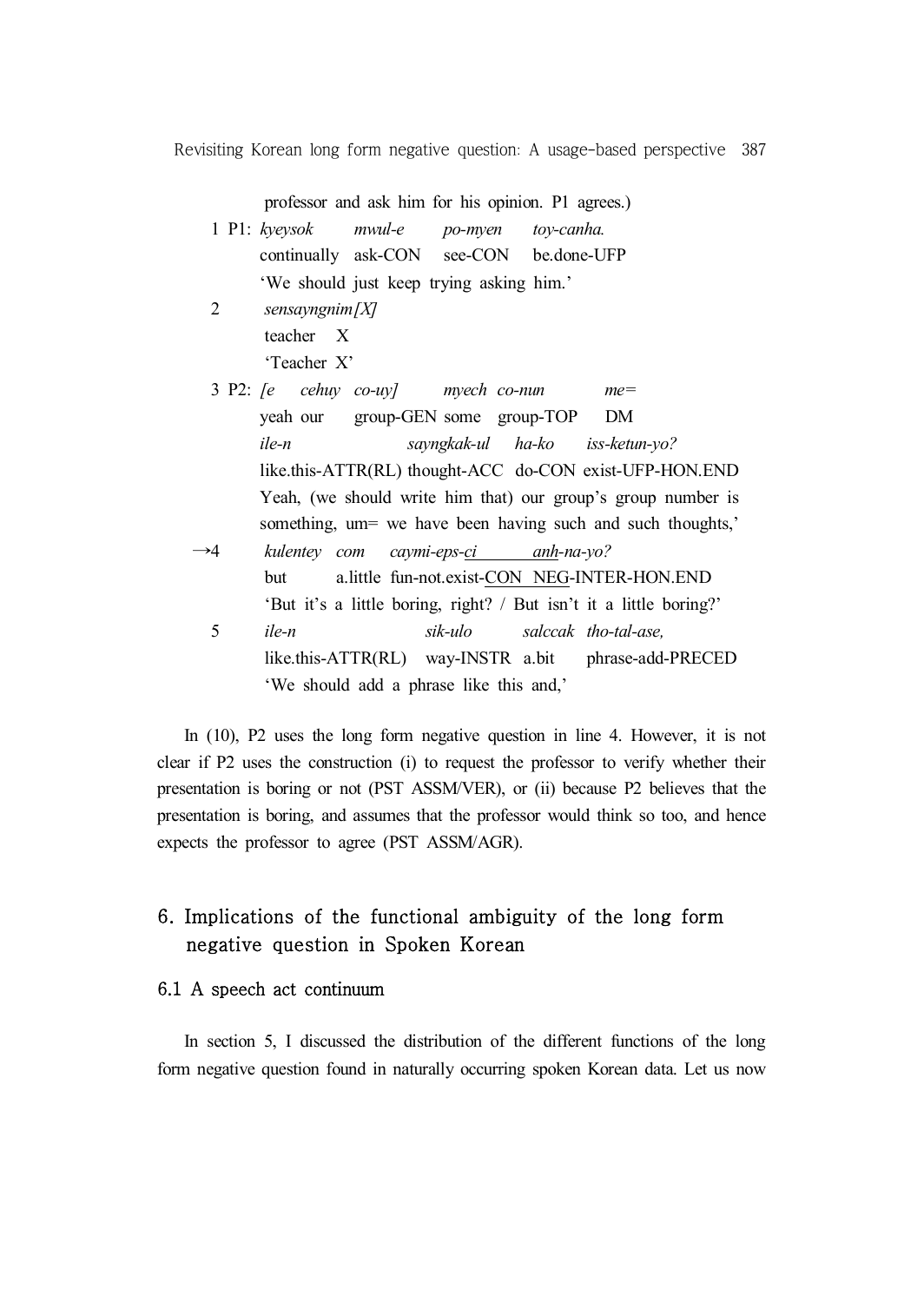#### 388 Ahrim Kim

#### re-examine Table 1, which is repeated below for convenience.

|      | <b>NEG</b><br>ASSM | NEG ASSM<br><b>ASSM/VER</b> | <b>PST</b><br>ASSM/VER | PST<br><b>ASSM/VER</b><br>or<br>PST<br>ASSM/AGR | PST<br>ASSM/AGR   | Total |
|------|--------------------|-----------------------------|------------------------|-------------------------------------------------|-------------------|-------|
| LFNQ | $(2.0\%)$          | (3.9%)                      | 57<br>$(22.4\%)$       | $(22.4\%)$                                      | 126<br>$(49.4\%)$ | 255   |

Table 1. Functional distribution of long form negative questions in spoken Korean

 $LFNO = Long$  form negative question

 $NEG$   $ASSM$  = Interrogative with negative assumption

PST ASSM/VER = Interrogative with positive assumption requesting verification or confirmation PST ASSM/AGR= Interrogative with positive assumption requesting agreement

Section 5's examination of actual usages of the long form negative question demonstrated that speakers of Korean use the construction for three different functions: (i) NEG ASSM, (ii) PST ASSM/VER, and (iii) PST ASSM/AGR. However, what is also interesting is that, the construction shows ambiguity between two different functions in many cases. I argue that these ambiguous cases provide evidence that the three different functions of the long form negative question in Korean form a speech act continuum. The ambiguous cases demonstrate that the boundaries of the different functions are not as clear-cut as most of the previous works on the Korean long form negative question have claimed.

Both Givón (1984) and Croft (1994) have argued that even speech acts or sentence types form a continuum, rather than being discrete grammatical categories. Drawing on their works, I will employ four parameters to discuss the semantic/pragmatic continuum of interrogative speech acts with the long form negative question in Korean. The first is a parameter proposed by Givón (1984: 251): the degree of the speaker's subjective certainty. The second parameter is one suggested by Croft: the polarity (positive or negative) of the proposition in the interrogative. Croft also takes account of different types of responses from hearers. Responses make up a structurally and typologically significant class of utterance, because all speech acts involve a response of some kind, if only minimal acknowledgement of the speaker's utterance (Croft 1994: 468). To these three parameters proposed by Givón and Croft, I add a fourth: the degree of the speaker's expectation of the hearer's agreement or disagreement. Table 2 presents a schematicization of the continuum of the three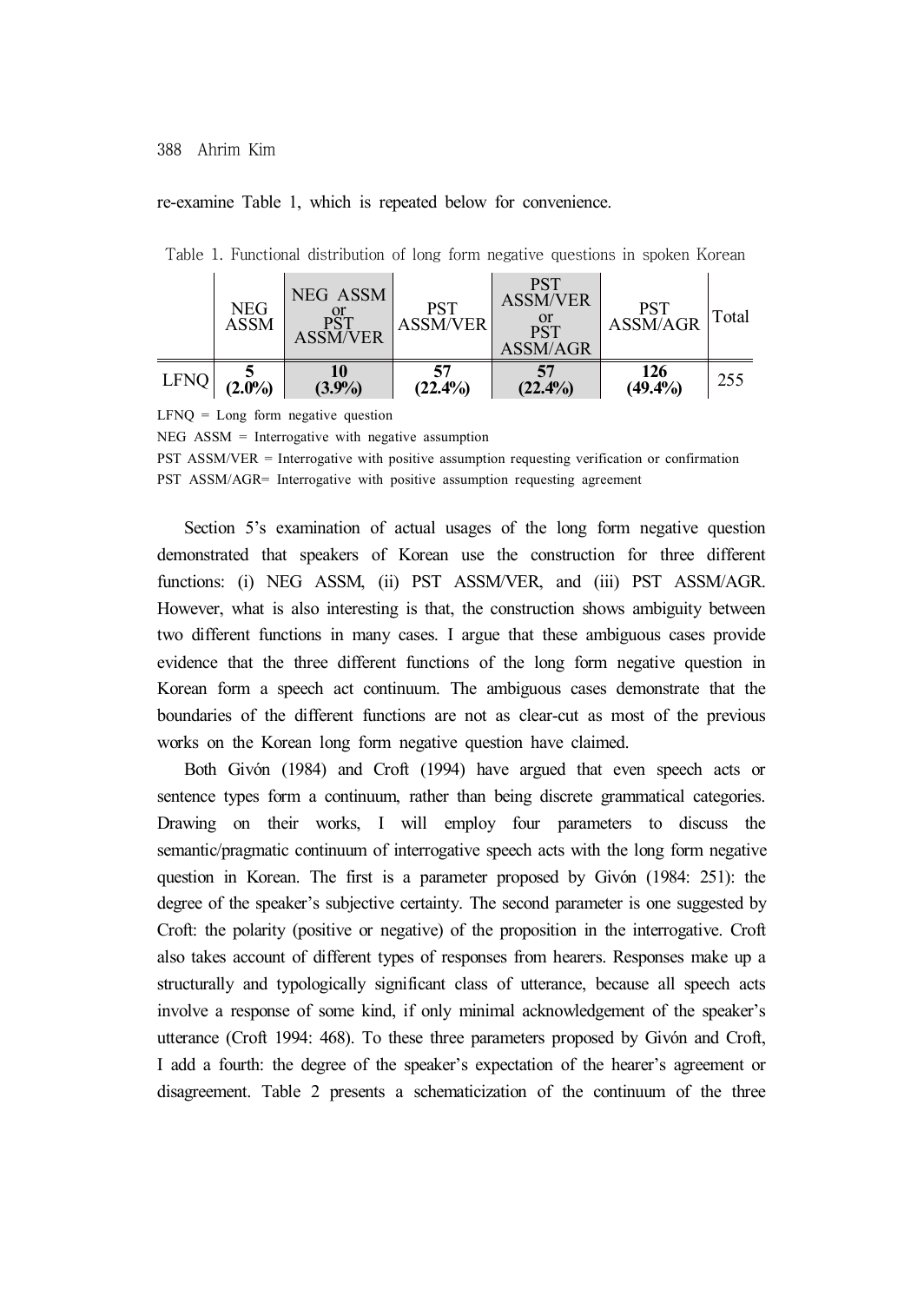different functions of the Korean long form negative question based on these four parameters, illustrated with the example sentence *Kwupoka hakkyoey kaci anhni?* (Kwupo-NOM school-LOC go-CON NEG-INTER).

Table 2. The speech act continuum of the Korean long form negative question 'Kwupoka hakkyoey kaci anhni?'

| Closest<br>English<br>translation                    | Speaker's<br>(positive or<br>negative)<br>assumption | Speaker's<br>subjective<br>certainty<br>towards<br>assumption | Speaker's<br>expectation<br>of hearer's<br>his/her own agreement to<br>his question | Speaker's<br>expected<br>type of<br>response<br>from hearer | Examples of<br>possible<br>expected<br>response                                            |
|------------------------------------------------------|------------------------------------------------------|---------------------------------------------------------------|-------------------------------------------------------------------------------------|-------------------------------------------------------------|--------------------------------------------------------------------------------------------|
| (a)<br>Kwupo<br>doesn't go<br>to school?             | Kwupo<br>doesn't go<br>to school.                    | most<br>uncertain]                                            | most<br>uncertain]                                                                  | most<br>explanatory]                                        | 'He doesn't right<br>now but…<br>(explanation)'<br>Right, it's<br>because<br>(explanation) |
| $(b)$<br>Doesn't<br>Kwupo go,<br>to school?          | Kwupo<br>goes to<br>school.                          |                                                               |                                                                                     | [confirming]<br><sub>or</sub><br>verifying                  | Yes, of course<br>he does.'<br>Actually, no.'                                              |
| (c)<br>Kwupo<br>goes to<br>school.<br>doesn't<br>he? | Kwupo<br>goes to<br>school.                          | [most<br>certain                                              | most<br>certain                                                                     | most<br>agreeing]                                           | 'Yes.'<br>$\overrightarrow{Ch}$ huh.'                                                      |

## 6.2 On-going functional shift

In section 6.1, I argued that the results of the corpus analysis, in particular the fact that there are ambiguous uses of the long form negative question, provide evidence that the three different functions of the construction form a speech act continuum, rather than having clear-cut boundaries between them. The multiple interpretations of the long form negative question and the ambiguous cases might also imply that the construction is currently undergoing a semantic/functional change. Semantic changes generally do not occur without a stage of polysemy. As Traugott and Dasher (2001: 11) argue, '[e]very change, at any level in a grammar, involves not "A  $>$  B," i.e., the simple replacement of one item by another, but rather "A  $>$  $A \sim B$  > B" and then sometimes " > B" alone'. The current layering (Hopper 1991)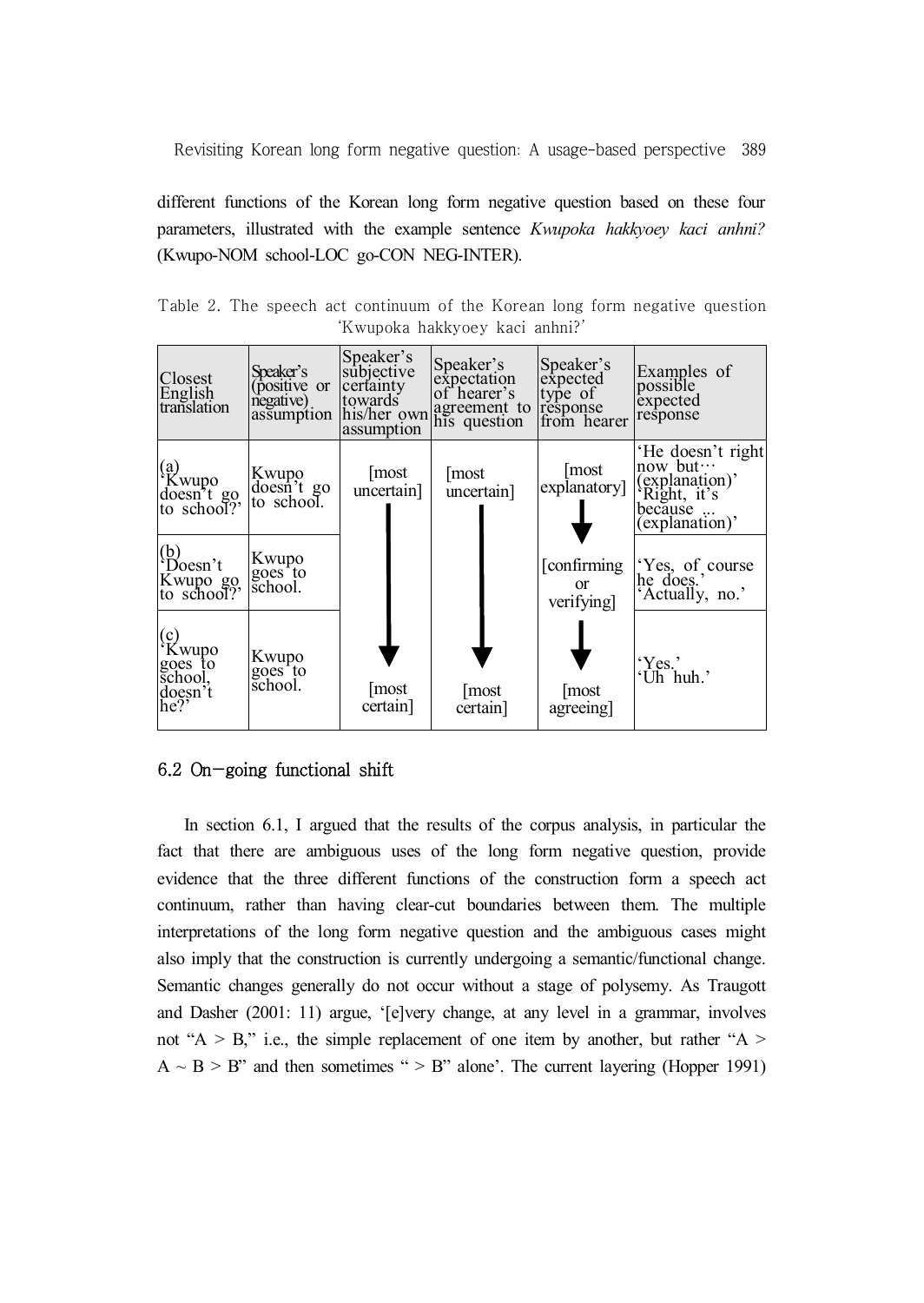of different meanings of the long form negative question in Korean suggests that this construction might be in such an intermediate stage (" $A \sim B$ ") of semantic change.

Another question that could be asked is whether the frequency count for each different function of the long form negative question tells us anything. My answer is yes: it provides ample evidence for the direction of the construction's current shift. Let us re-examine <Table 1>, this time focusing on the frequency of each different function of the long form negative question. The table is repeated here with a slight modification as Table 3.

|             | <b>NEG</b><br><b>ASSM</b> | NEG ASSM<br>PST<br><b>ASSM/VER</b> |        | <b>PST ASSM/VER</b><br>ASSMVER PST ASSM/AGR ASSM/AGR |                        | Total |
|-------------|---------------------------|------------------------------------|--------|------------------------------------------------------|------------------------|-------|
| <b>LFNQ</b> | $(2.0\%)$                 | (3.9%)                             | (22.4% | (22.4%                                               | $\frac{126}{(49.4\%)}$ | 255   |
|             |                           |                                    |        |                                                      |                        |       |

Table 3. Overall frequency of long form negative questions in modern spoken Korean

Increase of frequency

 $LFNO = Long$  form negative question

 $NEG$   $ASSM$  = Interrogative with negative assumption

PST ASSM for VER/CONF = Interrogative with positive assumption requesting verification or confirmation

PST ASSM for AGR= Interrogative with positive assumption requesting agreement

Table 3 shows that the construction is least frequently used when the speaker is asking whether what he or she assumes to be not true is true (NEG ASSM; 2.0). On the other hand, the construction is most frequently used for PST ASSM/AGR, that is, when the speaker is requesting agreement from the hearer about information that the speaker believes to be true (49.4%). The table clearly shows an increase of frequency of use on a gradience from left to right (i.e., from NEG ASSM to PST ASSM/AGR). Moreover, it should be noted that ambiguous or overlapping cases exist between the first and second interpretations (shown in the shaded second column), and between the second and third interpretations (shown in the shaded fourth column), but not between the first and third interpretations. The lack of overlapping cases between the first and the third interpretations, and the gradual increase of frequency as the continuum moves towards PST ASSM/AGR both provide clear evidence of the direction of the shift of the function of the long form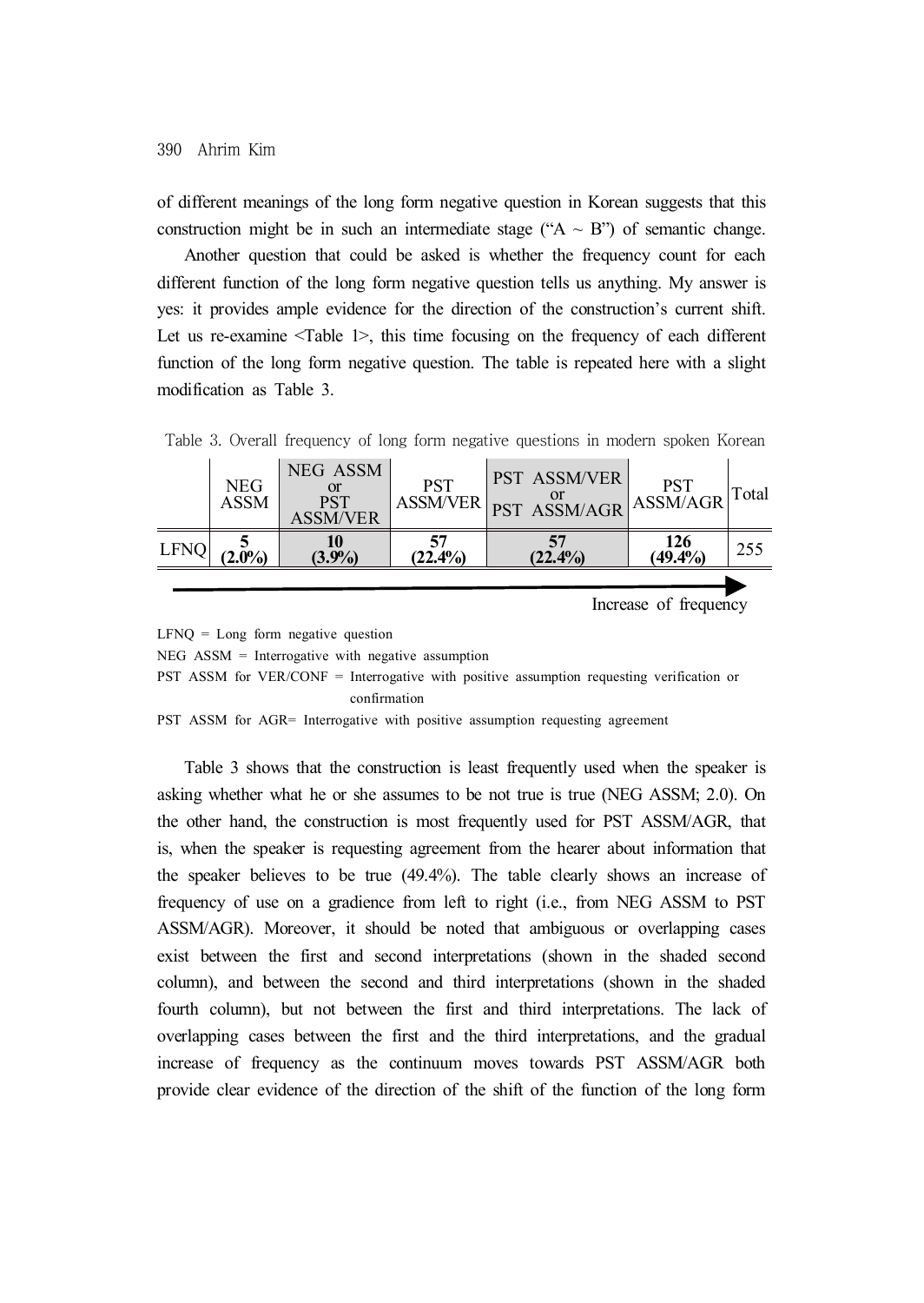negative question: from NEG ASSM to PST ASSM/VER, and then again from PST ASSM/VER to PST ASSM/AGR6.

## 7. Conclusion

This study revisited the functional ambiguity of the Korean long form negative question, from a usage-based perspective. By examining actual usages of the construction with naturally occurring conversational data, this study showed that the construction is used for three different main functions: (i) to ask the hearer whether what the speaker assumes to be not true is true or not (NEG ASSM), (ii) to request the hearer's verification or confirmation of what the speaker assumes to be true (PST ASSM/VER), and (iii) to request agreement from the hearer about what the speaker assumes to be true (PST ASSM/AGR). The corpus data analysis showed that there were ambiguous cases of functional overlap among these three different functions. I argued that these functionally overlapping cases provide evidence that the three different functions do not have clear-cut boundaries, but rather a speech act continuum. Furthermore, I claimed that the synchronic functional ambiguity of the construction indicates that it is currently undergoing a functional shift. The frequency analysis of each function and the categories that overlap provide evidence that the direction of the current functional shift of the construction is from NEG ASSM to PST ASSM/AGR.

#### References

- Bybee, Joan and Clay Beckner. 2010. Usage-based theory. In Bernd Heine and Heiko Narrog (eds.), *The Oxford handbook of linguistic analysis*, 827-855. Oxford: Oxford University Press.
- Chang, Kyung-Key. 1986. Presuppositions of yes-no questions in Korean. *Language Research* 22: 19-40.

Chang, Kyung-Key. 2001. A syntax of the Korean negative question. *Korean Journal of* 

<sup>6</sup> In Kim (2016), I have explained that the loss of negativity of Korean long form negative question is part of its grammaticalization process, shifting its function into the utterance-final particle -*canha* (which simply conveys the speaker's belief of shared knowledge with the hearer).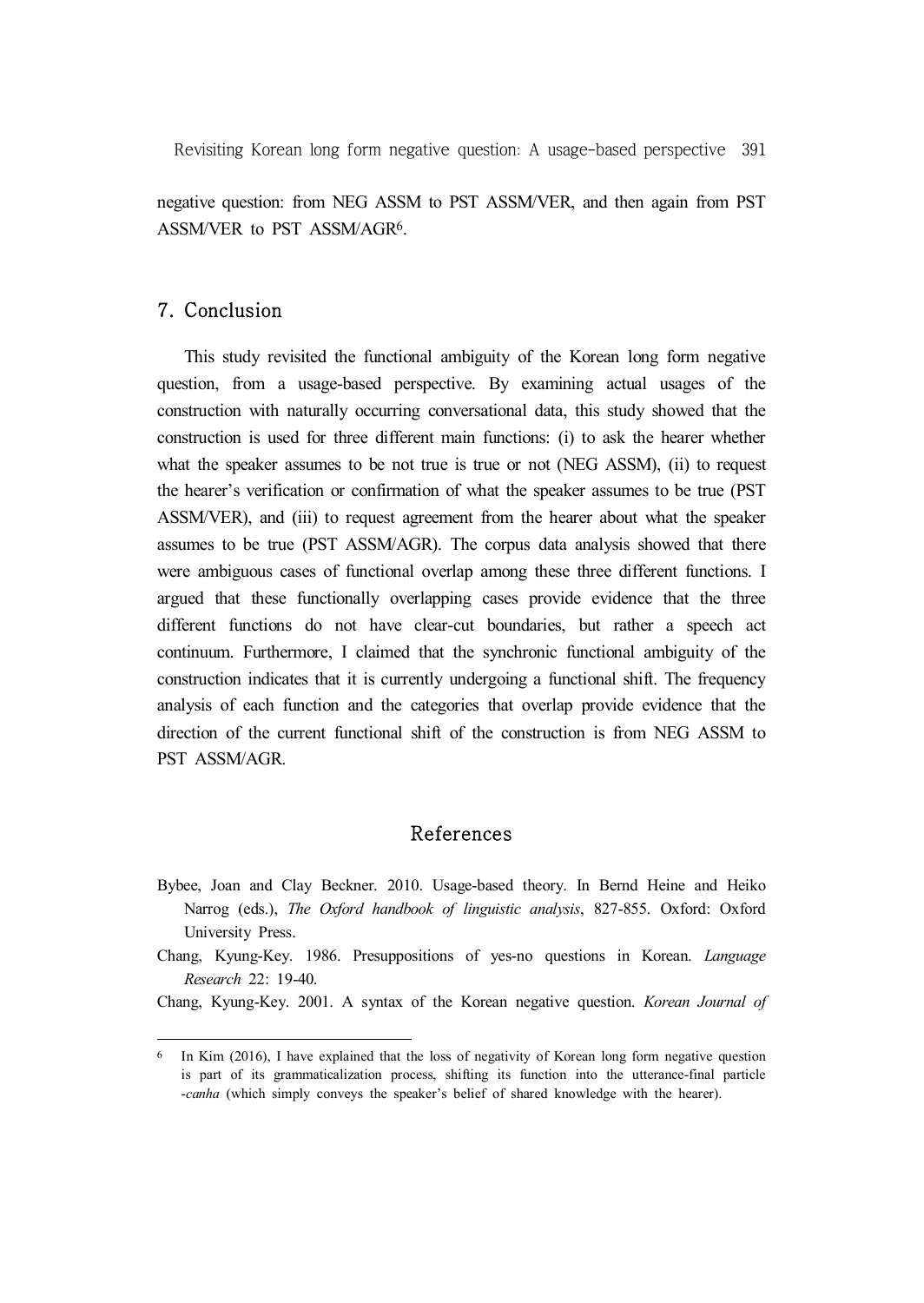*Linguistics* 26: 185-208.

Chang, Suk-Jin. 1984. Korean tag question. *Korean Journal of Linguistics* 9: 259-277.

- Cho, Choon-Hak. 1975. The scope of negation in Korean. In Ho-Min Sohn (ed.), *The Korean language: Its structure and social projection*, 63-80. Honolulu: The Center for Korean Studies, University of Hawai'i.
- Choe, Hyon Sook. 2015. On the ambiguity of (negative) interrogatives. *Studies in Generative Grammar* 25(1): 181-216.
- Croft, William. 1994. Speech act classification, language typology and cognition. In Savas L. Tsohatzidis (ed.), *Foundations of speech act theory: Philosophical and linguistic perspectives*, 460-477. London: Routledge.
- Givón, Talmy. 1984. The speech-act continuum. In William S. Chisholm (ed.), *Interrogativity: A colloquium on the grammar, typology and pragmatics of questions in seven diverse languages*, 245-254. Amsterdam: John Benjamins.
- Hopper, Paul J. 1991. On some principles of grammaticalization. In Elizabeth Closs Traugott and Bernd Heine (eds.), *Approaches to grammaticalization vol. I*, 17-35. Amsterdam: Benjamins.
- Im, Hong-Bin. 1973. Aspects of negation. *Collection of essays of Colleges of Arts and Sciences of Seoul National University* 5: 115-140.
- Im, Hong-Bin. 1987. Syntax and semantics of Korean negative constructions. *Korean Language Life 10*. Korean Language Institute.
- Kim, Ahrim. 2015. *The pragmatics and evolution of the utterance-final particles -*ketun *and*  canha *in Modern Spoken Korean*. PhD Dissertation, University of New Mexico.
- Kim, Ahrim. 2016. A usage-based approach to the evolution of the utterance-final particle *canha.* Paper presented in National Korean linguistics conference in honor of King Sejong's 619th birthday, May 12, Asia Institute, Seoul National University.
- Kim, Dong Sik. 1980. *Studies on Modern Korean negation*. MA Dissertation, Seoul National University.
- Kim, Dong Sik. 1981. Negation which is not a negation. *Korean Journal of Linguistics* 6: 99-116.
- Kim, Dong Sik. 1990. *Negation, how far have the Korean studies came.* Seoul: Dong-a publisher.
- Kim, Jong-Bok. 2000. *The grammar of negation: A constraint-based approach*. Stanford, CA: CSLI.
- Kim, Jong-Hyun. 2000. The utterance form and semantic function of Korean tag questions. *Discourse and Cognition* 7(1): 211-242.
- Koo, Jong-Nam. 1992. The meaning and structure of amalgam type tag questions. *Korean Journal of Linguistics* 17: 285-312.
- Lee, Hong-Bae. 1972. Problems in the description of Korean negation. *Language Research*  8: 60-75.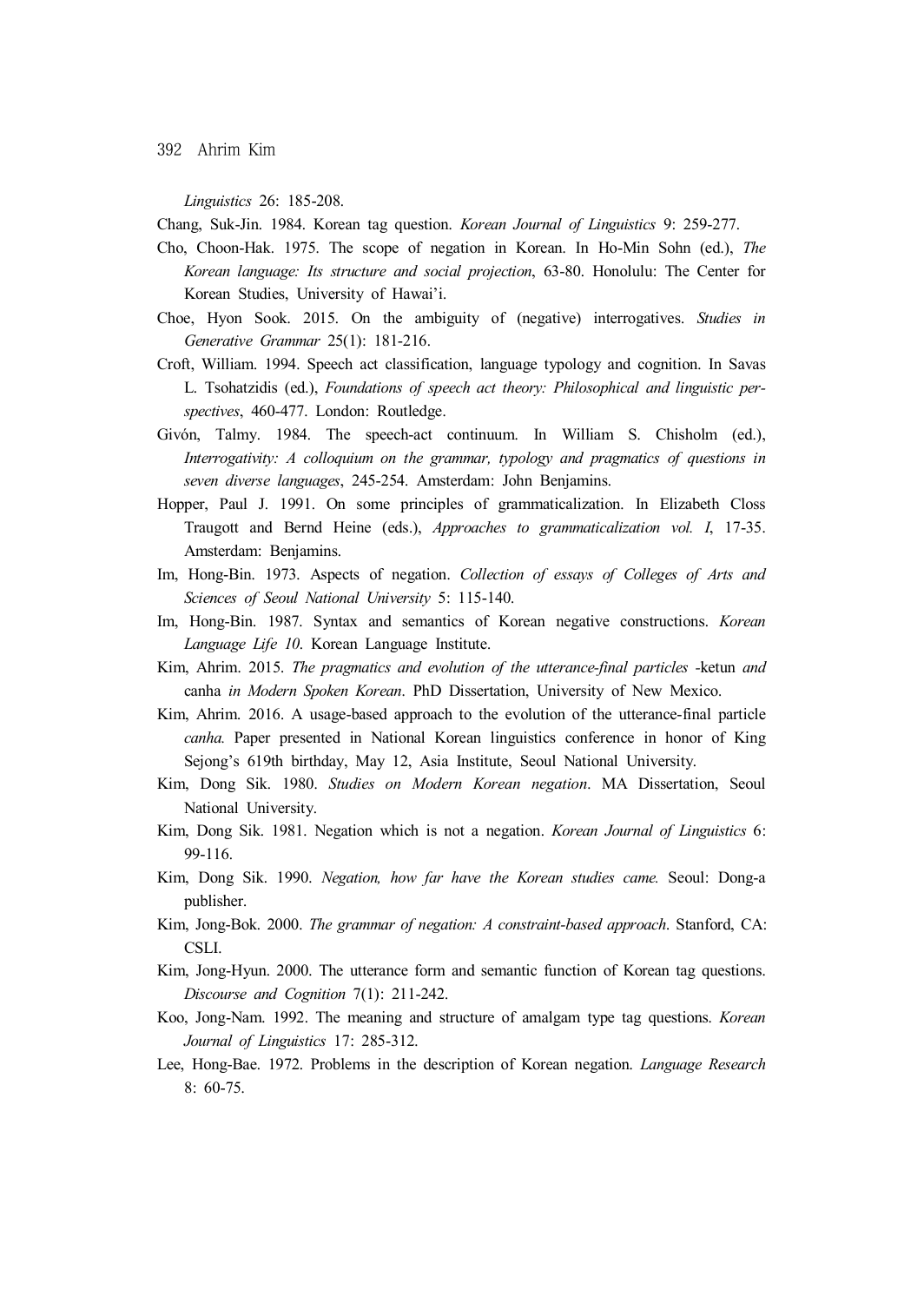- Lee, Hyo Sang. 1999. A discourse-pragmatic analysis of the committal -*ci* in Korean: A synthetic approach to the form-meaning relation. *Journal of Pragmatics* 31: 243-275.
- Lee, Jin-Hwa. 2008. A corpus-based study of short-form and long-form negations in Korean. In Hye Sook Wang (ed.), *Korean language in America vol. 13*, 43-57. The American Association of Teachers of Korean.
- Lee, Keedong. 1993. *A Korean grammar on semantic pragmatic principles.* Seoul: Hankwuk Munhwasa
- Lee, Ki-Yong. 1979. On the synonymy of two kinds of negation in Korean. *Journal of Korean Linguistics* 8: 59-94.
- Nam, Ki Sim and Young Geun Ko. 1985. *The standard Korean grammar*. Seoul: Top publisher.
- Oh, Choon-Kyu. 1971. On the negation of Korean. *Language Research* 7: 45-66.
- Park, Yujong. 2010. The relationship between negative questions and sentence final particles in Korean. *Discourse and Cognition* 17(2): 1-24.
- Sohn, Ho Min. 1978. Long and short forms. *Language Research* 14: 141-151.
- Sohn, Ho-Min. 1994. *Korean*. London: Routledge.
- Song, Seok Choong. 1973. Some negative remarks on negation in Korean. *Language Research* 9: 252-263.
- Song, Seok Choong. 1975. A suspicious analysis of the suspective morpheme and its homonyms. *Language Research* 11: 1-8.
- Suh, Cheong-Soo. 1996. *Korean grammar*. Seoul: Hanyang University Press.
- Suh, Sang Kyu. 1984. The interpreting principles of negation in Korean. *Speech* 9: 41-79.
- Traugott, Elizabeth Closs and Richard B. Dasher. 2001. *Regularity in semantic change*. Cambridge: Cambridge University Press.
- Yang, Dong-Whee. 1976. Korean negation revisited. *Korean Journal of Linguistics* 1: 183-217.

## Corpus

21st Century Sejong Corpus. 2011. Distributed by the 21st Century Sejong Project. [URL: http://www.sejong.or.kr/]